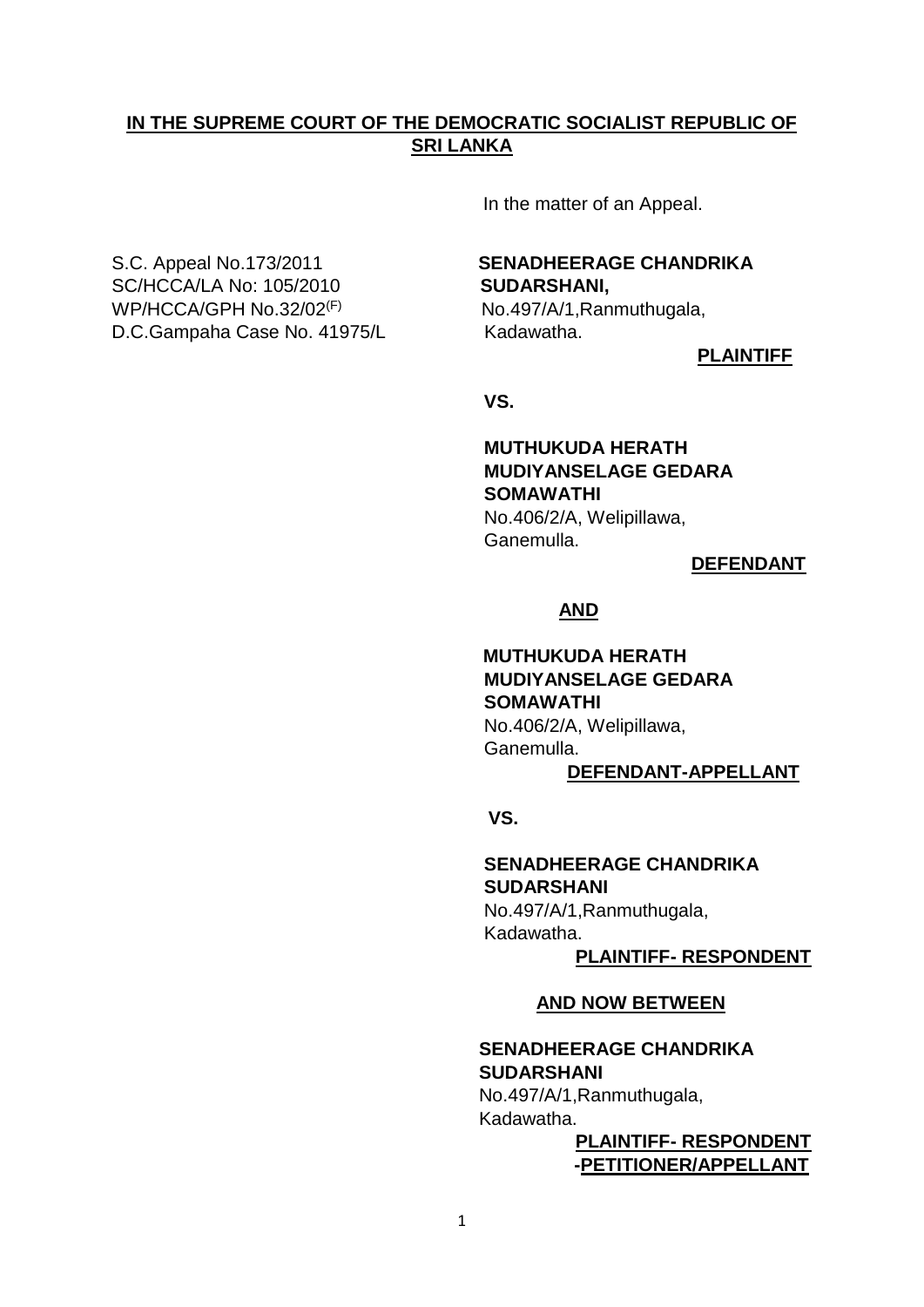**VS.**

# **MUTHUKUDA HERATH MUDIYANSELAGE GEDARA SOMAWATHI** No.406/2/A, Welipillawa, Ganemulla. **DEFENDANT-APPELLANT**

# **-RESPONDENT**

| <b>BEFORE:</b>                                 | B.P. Aluwihare, PC, J.<br>Upaly Abeyrathne J.<br>Prasanna Jayawardena, PC, J.                                                                                          |
|------------------------------------------------|------------------------------------------------------------------------------------------------------------------------------------------------------------------------|
| <b>COUNSEL:</b>                                | Ms. Sudarshani Cooray for the Plaintiff-Respondent-<br>Petitioner/Appellant.<br>Rohan Sahabandu, PC for the Defendant-Appellant-<br>Respondent.                        |
| <b>WRITTEN</b><br><b>SUBMISSIONS</b><br>FILED: | By the Plaintiff-Respondent-Petitioner/Appellant on 01 <sup>st</sup><br>November 2016.<br>By the Defendant-Appellant- Respondent on 28 <sup>th</sup> November<br>2016. |
| <b>ARGUED ON:</b>                              | 06th September 2016.                                                                                                                                                   |
| <b>DECIDED ON:</b>                             | 06 <sup>th</sup> April 2017.                                                                                                                                           |

Prasanna Jayawardena, PC J.

This appeal is about the rights to a 20 perch land in Ranmuthugala in the Gampaha District ["the land"]. The land was gifted to the Plaintiff-Respondent-Petitioner/ Appellant ["the plaintiff"] by her father, on 23<sup>rd</sup> October 1996.

About four months later, the plaintiff executed a notarially attested deed no. 14133 dated 20<sup>th</sup> February 1997 attested by D.C.Gunawathie, Notary Public. On the face of this deed, the plaintiff has transferred the land to the Defendant-Appellant-Respondent ["the defendant"] in consideration of the payment of a sale price of Rs.100,000/-. The attestation by the Notary Public before whom this Deed was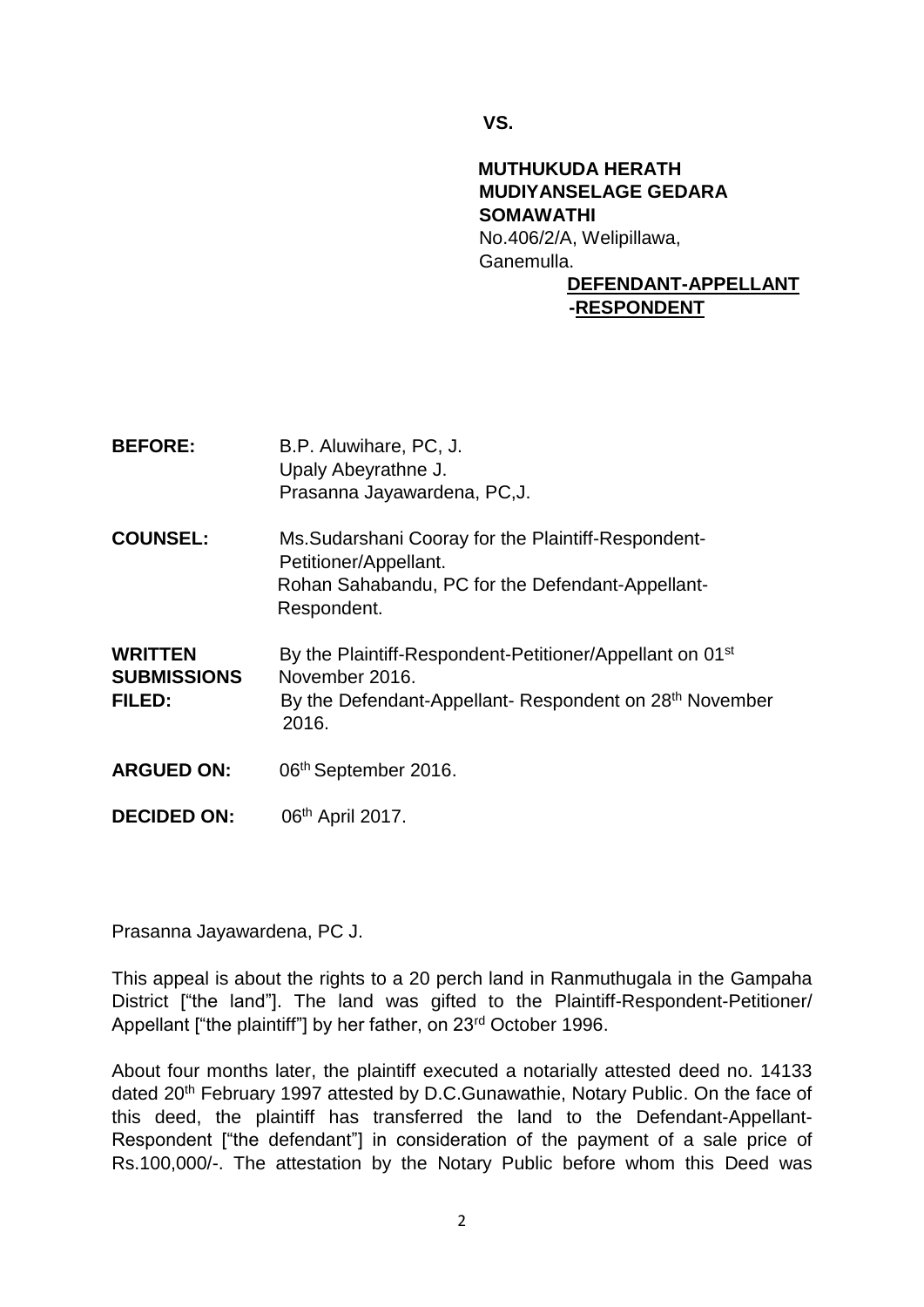executed, states that, the Notary Public explained the nature of the deed to the plaintiff before the plaintiff executed this deed, and that the aforesaid consideration of Rs.100,000/- was paid by the defendant to the plaintiff, in the presence of the Notary Public.

About 15 months later, on 22<sup>nd</sup> May 1998, the plaintiff filed this action against the defendant in the District Court of Gampaha pleading: that, her father had title to the land described in the First Schedule to the plaint which is A:2 R:0 P:21.7 in extent; that, on 23rd October 1996, her father had gifted to her the allotment of land described in the Second Schedule to the plaint, which is a divided lot of 20 perches in extent out of the larger land described in the First Schedule to the plaint; that, in December 1996, the plaintiff needed money urgently and obtained a loan of Rs.100,000/- from the defendant which was repayable together with interest thereon at the rate of Rs.3,000/- per month; that, upon the defendant's request that the plaintiff transfers the land to the defendant as security for the repayment of this loan [*"*එම මුදලට ඇපයක් ලලස *"*], the plaintiff executed the aforesaid deed no.14133; that, thereafter, the plaintiff paid interest on the loan to the defendant for four months; that, in or about  $12<sup>th</sup>$  December 1997, the plaintiff sought to repay the entire loan and all accrued interest to the defendant but the defendant refused to accept repayment.

In paragraph [8] of the plaint, the plaintiff pleaded that, at the time deed no.14133 was executed, it was agreed by the plaintiff and the defendant that the defendant will transfer the land back to the plaintiff when the loan and interest thereon was repaid ["සම්පූර්ණ එකඟතාවය වූලේ ඉහත කී ණය මුදල සහ ඊට අදාළ ලපාලිය ලෙවා නිම කල පසුව එකී ලේපල ආපසු පැමිණිලිකාරියට පවරා දීමටය"]. Thus, **the plaintiff has claimed that, there was an Agreement to Reconvey**.

In the same paragraph [8] of the plaint, the plaintiff has gone on to plead that, any right, title or interest that the defendant may have in the land is subject to a Trust in favour of the plaintiff and subject to the plaintiff's beneficial interest in the land. [විත්තිකාරියට ඉහත කී ලේපල සඳහා යම්ප හිමිකමක් ඇත්තලත්ත නම්ප*,* එලසේ වනුලේ එම ලේපල සඳහා පැමිණිලිකාරියට ඇති විශ්වාසය මත පදනම් කරගත් පලදායී හිමිකම් වලට යටත්ව බව පැමිණිලිකාරිය ප්රකාශ කර සිටී]. Thus, **the plaintiff claimed that, the defendant holds the land in Trust for the plaintiff**.

The plaintiff pleaded that she remained in possession of the land.

On the basis of these averments, the plaintiff pleaded her alleged First Cause of Action in paragraph [11] of the plaint, as follows: ඉහත වගන්තිවල අන්තර්ගත කරුණු අනුව මෙම පැමිණිලිකාරිය පුකාශ කර සිටිනුයේ මෙහි පහත දෙවන උපලේඛනයේ දක්වා ඇති දේපල සඳහා විත්තිකාරියට යම් කිසි ලේඛනගත හිමිකමක් ඇත්තම් එසේ වනුයේ එම දේපල සඳහා පැමිණිලිකාරියට ඇති විශ්වාසය මත පදනම් කරගත් පලදායී හිමිකම් වලට යටත්ව බවට නියෝග ලබා ගැනීමටත්, ඉහත කී රුපියල් ලකුයක (රු.  $100{,}000$  /=) ක මුදල සහ ඊට අදාළ පොලිය ගෙවා නිම කල පසු අදාළ දේපල පැමිණිලිකාරිය නමට පවරා දෙන ලෙසට නියෝගයක් ලබා ගැනීමටත් පැමිණිලිකාරිය හට විත්තිකාරියට එලරහිව නඩු නිමිත්තතක් උේෙතව ඇත.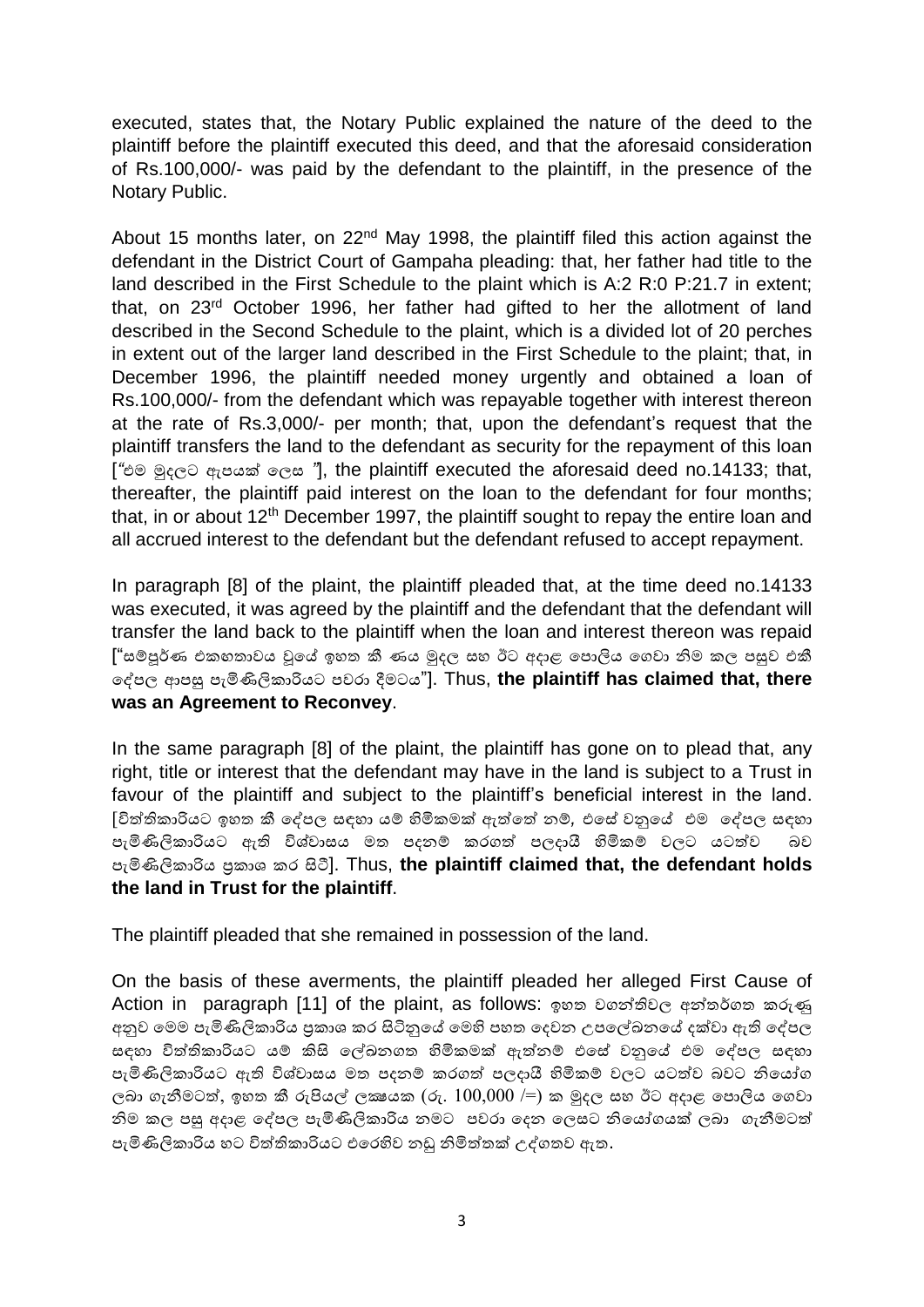Thus, when the plaintiff averred her First Cause of Action in paragraph [11] of the plaint, the plaintiff has *first* pleaded that, a Trust exists in her favour *and* has pleaded that, the land should be transferred back to the plaintiff upon payment of Rs.100,000/-.

On this basis, the plaintiff has prayed for the following reliefs by prayers ("අ") and ("ආ") of the plaint, upon her First Cause of Action:

- (i) An Order declaring that, any right, title or interest that the defendant may have in the land is subject to a Trust in favour of the plaintiff with the plaintiff having a beneficial interest in the land;
- (ii) An Order that, upon the plaintiff repaying the loan of Rs.100,000/- with accrued interest thereon, the defendant was obliged to transfer the land to the plaintiff.

The plaintiff also pleaded an *Alternative* Cause of Action that, the true value of the land was about Rs.400,000/- at the time deed no. 14133 was executed and, therefore, this deed should be set aside on the ground of *laesio enormis*.

In her answer, the defendant denied the claims of the plaintiff and prayed that the action be dismissed. The defendant pleaded: that, she had duly and *bona* fide purchased the land from the plaintiff for the value of the land at the time of the transfer; that, the defendant had obtained good title to the land by deed of transfer No. 14133 executed for valuable consideration; and that, the plaintiff had placed the defendant in possession of the land after the deed was executed.

When the trial commenced, no admissions were made and the parties framed issues which were closely based on the averments in their pleadings.

The issues framed by the plaintiff included the following issues no.s [5] and [6] based on the aforementioned paragraph [11] of the plaint:

- Issue No.[5] එසේ නම් ඉහත කී ඔප්පුව අත්සන් කරන අවස්ථාවේදී පැමිණිලිකාරිය විත්තිකරියගේ සම්පූර්ණ එකගත්වය වශයෙන් ඉහත කී ණය මුදල හා අදාළ ලපාලිය ලෙවා නිම කල පසු එම ලේපළ පැමිණිලිකාරියට ආපසු පවරා දීමට ද ?
- $I$ ssue  $No.[6]$  එසේ නම් එම ඔප්පුවේ සඳහන් දේපළ සඳහා විත්තිකාරියට යම්පකිසි හිමිකමක් ඇත්තනම්ප එලසේවනුලේ එම ලේපළ සඳහා පැමිණිලිකාරිය සතු විශ්වාසය මත පදනම් කළ පැමිණිල්ල පලදායි හිමිකම්ප වලට යටත්තව ද ?

It appears from the averments in paragraph [11] of the plaint, prayer (" $a$ ") of the plaint, and issue no. [6] that, the plaintiff seeks to rely on the well known principle of law enacted in Section 83 of the Trust Ordinance No. 9 of 1917. Section 83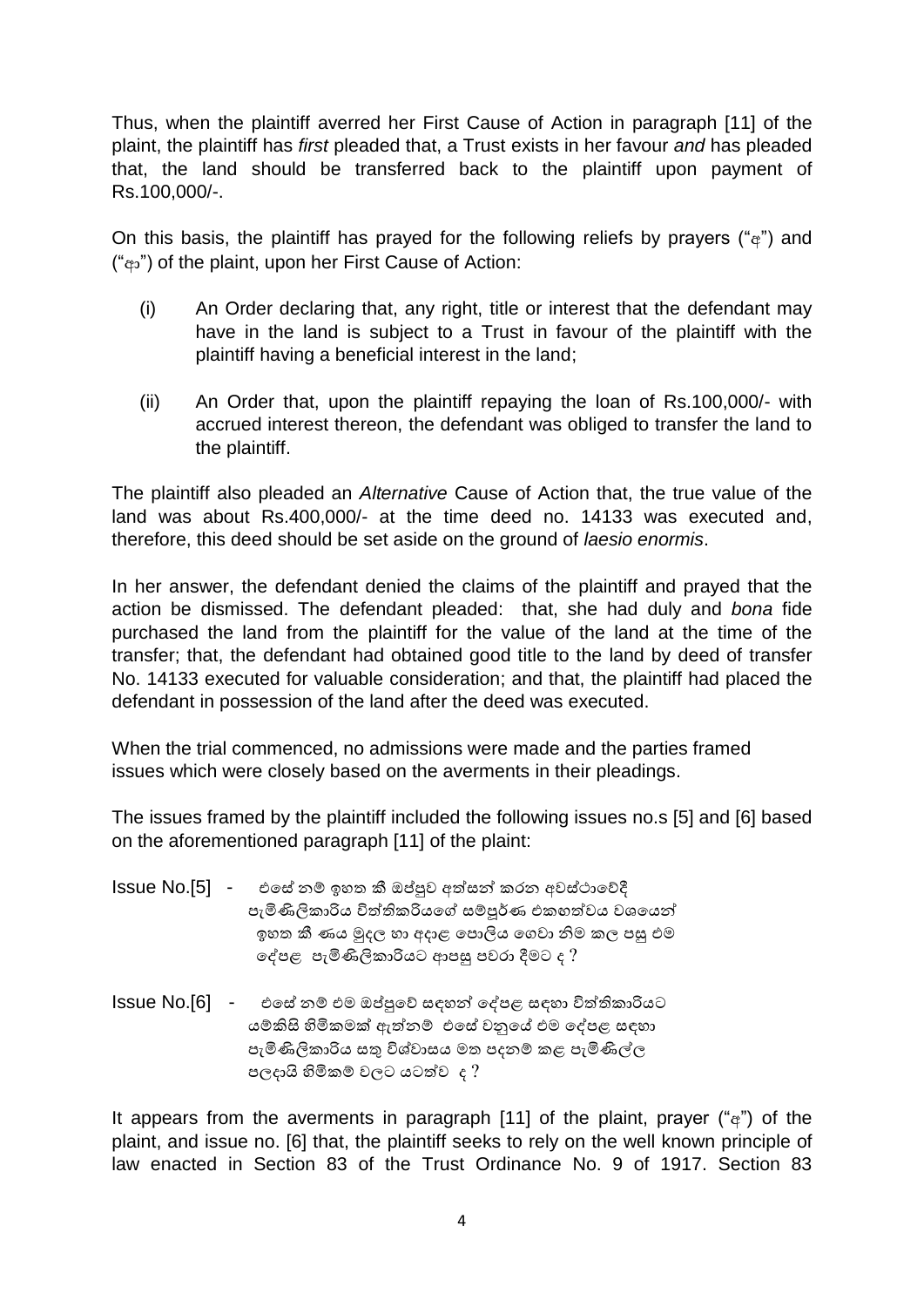stipulates that, where the owner of property transfers the property and it cannot be reasonably inferred from the attendant circumstances that he intended to dispose of the beneficial interest in that property, the transferee must hold the property for the benefit of the owner – *ie:* that, a Constructive Trust is deemed to exist in terms of which the transferee holds the property for the benefit of the owner. However, somewhat strangely, the plaint does not refer to Section 83 of the Trust Ordinance or any other provision of the Trusts Ordinance. None of the plaintiff's issues have done so, either. That should have been done, both in the plaint and in the issues. The plaintiff would have been better served if the plaint had been drafted and the issues had been framed more precisely and with a better understanding of the applicable law.

To get back to the facts relevant to this appeal, the plaintiff, her father, her father-inlaw and her husband testified in support of the plaintiff's case. The plaintiff also led the evidence of Mr.T.M.S. Pieris who had valued the land on 14<sup>th</sup> July 1998, at the request of the plaintiff. The plaintiff produced in evidence the deed of gift no. 2099 dated 23rd October 1996 by which her father gifted the land to her marked **"පැ 1"**, the aforesaid deed no. 14133 marked **"පැ 2"** and the valuation report prepared by a Mr. T.M.S.Pieris marked**"පැ 3"**, which valued the land at Rs.600,000/-.

The case presented to the Court by the plaintiff and her witnesses was that: the plaintiff's father gifted the land to her; the land remained unfenced and was part of the larger land described in the First Schedule to the plaint which was in the possession of the plaintiff's father; after the plaintiff married, she lived in her husband's home; shortly after the plaintiff's marriage, her father-in-law was in urgent need of money to repay a loan taken by him earlier from one Nagahalanda; but, at the same time, the plaintiff's father-in-law denied that he needed any money and claimed that it was his son – *ie:* the plaintiff's husband – who had needed money; in any event, in order to raise the money which was required, the plaintiff's father-in-law obtained another loan of Rs.100,000/- from the defendant; at the request of her father-in law and as security for the repayment of this loan given to him by the defendant, the plaintiff, her father-in-law , her husband and another person went to the office of the Notary Public; the plaintiff executed deed no. 14133 marked **"පැ 2"**  after the Notary Public explained the nature of the deed to her [*"*ඔප්පුව ලිේවාට පසුව කියවා තේරුම් කර දුන්නා ඊට පසුව අත්සන් කළා "]; this deed had been witnessed by the plaintiff's husband and the other person who accompanied them; the plaintiff claimed that this deed marked **"පැ 2"**was a "Mortgage Bond" ["උකසේඔප්පුවක් "]; the defendant agreed that she would transfer the land back to the plaintiff upon repayment of the loan with interest at the rate of Rs.3,000/- per month; the plaintiff's father-in-law had paid four monthly interest payments of Rs.3,000/- each to the defendant; but when, in December 1997, the plaintiff's father tried to pay the defendant a sum of Rs.124,000/- being the loan of Rs.100,000/- with accrued interest for eight months amounting to Rs.24,000/-, the defendant had refused to accept repayment and refused to transfer the land; the defendant holds the land subject to a Constructive Trust in the plaintiff's favour [*"*අනුමිත භාරයකට ියාලෙන *"*]*;*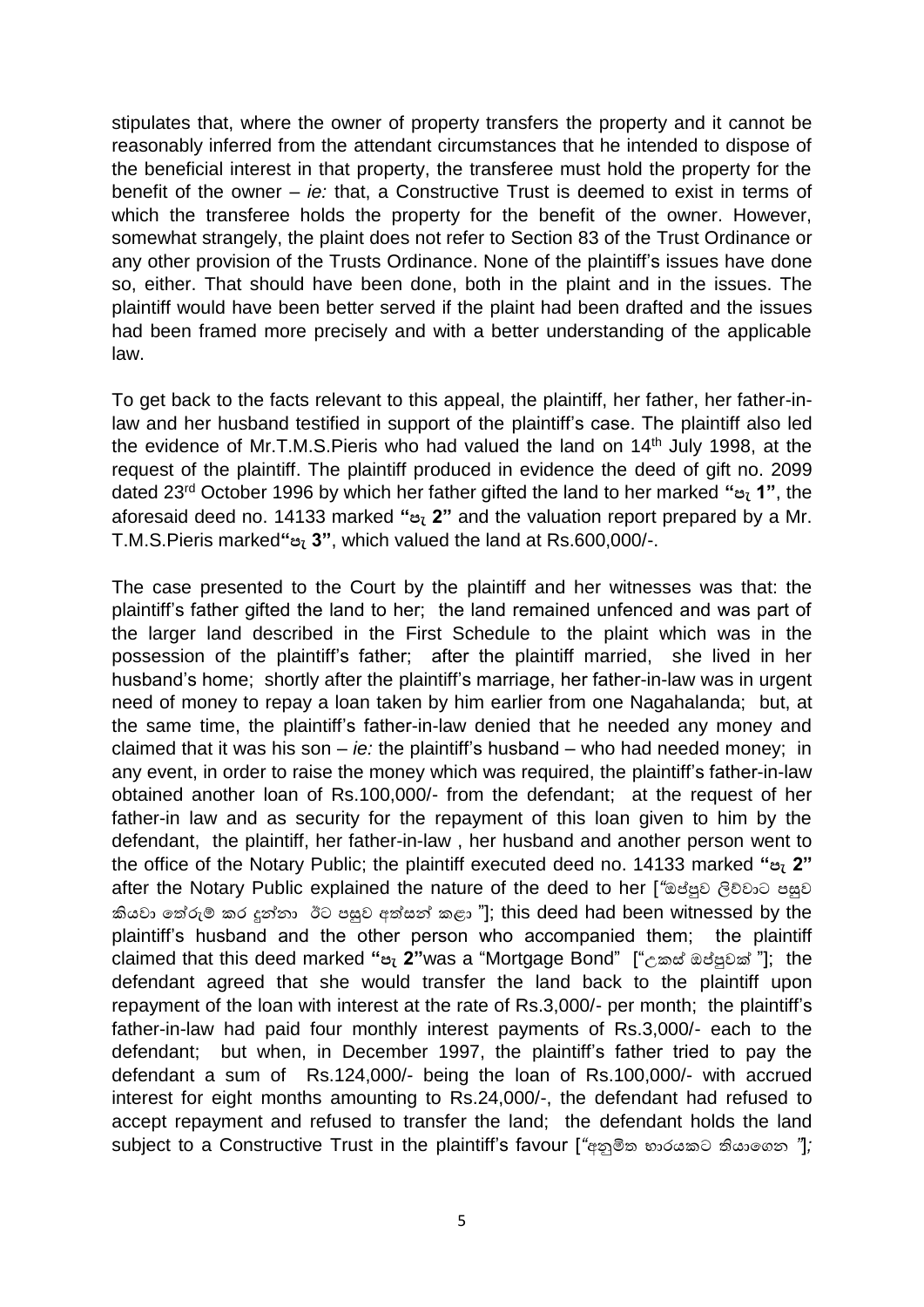and, in any event, the land had a value of Rs.500,000/- which is very much higher than the sum of Rs.100,000/-, which is the amount stated in the deed marked **"පැ 2"**.

The defendant stated in her evidence that: she wished to purchase a land and had been informed that the plaintiff wished to sell the land; accordingly, she had first inspected the land and then purchased it as set out in the deed marked **"පැ 2"**; in addition to the sum of Rs.100,000/- stated in the deed marked **"පැ 2"**, she had paid further sum of Rs.100,000/- to the plaintiff; when she purchased the land, the boundaries were demarcated by a fence; she had paid a fair price for the land; she had been in possession of the land and had then heard that, the fence had been broken; when she went to the land to repair the fence, the plaintiff's family had prevented her from entering the land; thereupon, the defendant made the Complaint marked **"**වී**1"** to the Police; the plaintiff had filed this action a few days after that.

The evidence of the plaintiff, her father and her father-in-law was heard by one District Judge. Thereafter, the proceedings were adopted before his successor, who heard the evidence of the plaintiff's husband, Mr.T.M.S.Pieris and the defendant and delivered the judgment of the District Court.

In her judgment, the learned District Judge observed that, there were several discrepancies in the evidence of the witnesses in the plaintiff's case and also that, the plaintiff had been unable to adduce any documentary evidence to support her claim that the transaction was not an outright sale but was a loan against the security of the land.

Nevertheless, the learned District Judge held that, the deed marked **"පැ 2"** was executed as `Security' for a loan of Rs.100,000/- which the plaintiff's father-in-law had obtained from the defendant. [*"***"පැ 2"** ඔප්පුව මගින්ත ලේපල පවරා දීමක් සිදුවී විත්තිකාරියට පැමිණිලිකාරියලේ මාමා විසින්ත ලබාෙත්ත රුපියේ ලක්ෂයක මුදලට **ඇපයක් වශයයන් බවත් ය**"] [emphasis added].

Although, as set out above, the plaintiff's first Cause of Action was based on the claim that the defendant held the land in Trust for the Plaintiff, the learned District Judge did *not* consider whether a Trust had arisen and did not arrive at a specific finding as to whether there was a Trust. The learned District Judge did not consider any of the statutory provisions or other provisions of the law which define the circumstances in which a Court can hold that a Trust has arisen. The learned District Judge did not consider the decisions of the superior courts which have dealt with these matters.

However, despite not making any specific determination with regard to a Trust and or with regard to who held the beneficial interest in the land, the learned District Judge has answered, in the affirmative, the aforesaid Issue No [6] which asks whether there was a Trust. Further, despite not making a specific determination with regard to a Trust, the learned District Judge has, in her judgment, granted the declaration prayed for in prayer ("අ") of the plaint declaring that, any right, title or interest that the defendant may have in the land is subject to a Trust in favour of the plaintiff.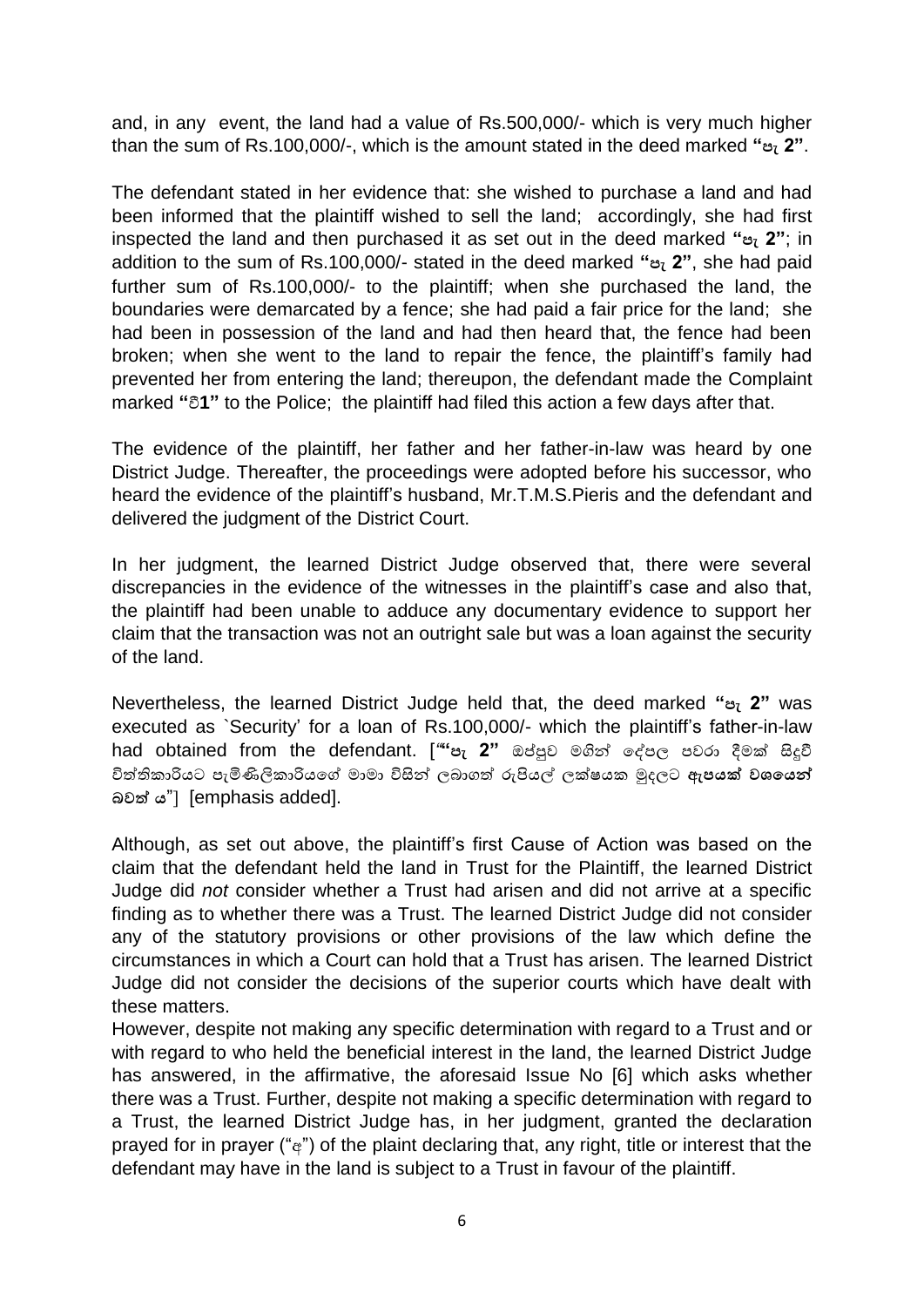With regard to the alternative Cause of Action based on the ground of *laesio enormis*, the learned District Judge accepted the accuracy of the valuation report marked **"පැ 3"**. Having done so, the learned District Judge held that, the deed marked **"පැ 2"** was null and void on the ground of *laesio enormis*.

The defendant appealed to the High Court [Civil Appeal] of the Western Province holden at Gampaha.

In appeal, the learned High Court judges held that, the evidence did not establish a Trust and, further, that the plaintiff had failed to raise any issue with regard to a Trust. The High Court held that, instead, the evidence established there had been an Agreement to reconvey the land upon repayment of the loan but that such agreement was null and void since it was not notarially attested. The learned High Court judges also held that, the plaintiff has not proved *laesio enormis*. On the aforesaid basis, the High Court set aside the judgment of the District Court.

I have previously mentioned that, the plaintiff had, in fact, raised issue No [6] with regard to the whether a Trust exists. The learned High Court judges erred, to that extent, when they overlooked that issue. But, the other determinations by the High Court judges with regard to whether the evidence established a Trust and on the other matters which were in contention, have not been considered by this Court, as yet.

The plaintiff made an application to this Court seeking leave to appeal from the judgment of the High Court. This Court gave the plaintiff leave to appeal on the following two questions of law:

- (i) Have the Honourable Judges of the Provincial High Court erred in failing to appreciate that the evidence given on behalf of the Plaintiff-Respondent-Petitioner would clearly establish a Trust in favour of the Plaintiff-Respondent-Petitioner ?
- (ii) Have the Honourable Judges of the Provincial High Court erred in failing to appreciate that the attendant circumstances in this case would clearly establish that, the Plaintiff-Respondent-Petitioner did not intend to part with the beneficial interest to the land by executing the deed in favour of the Defendant- Appellant-Respondent ?

The defendant framed the following third question of law too:

(iii) If the Trial Court had come to the conclusion that there is a Trust, could the Court apply the principle of *laesio enormis* to set aside the impugned Deed ?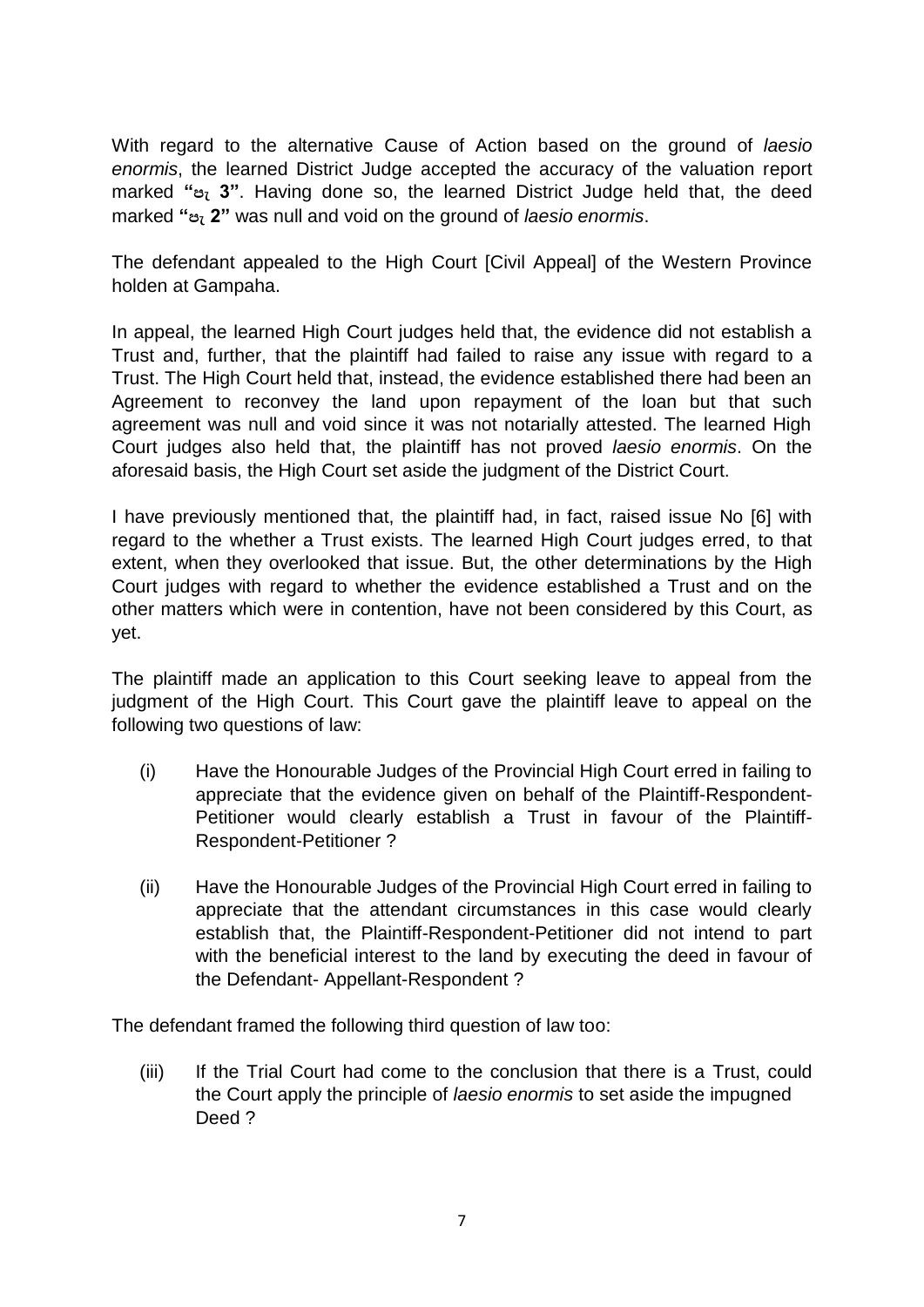It is convenient to deal now with the **third question of law** raised by the defendant. This question asks whether a prayer for a declaration that any rights the defendant may have under and in terms of the deed marked **"පැ 2"** are subject to a Trust in the plaintiff's favour, can coexist with a prayer for a declaration that the very same deed, is null and void on the ground of *laesio enormis*.

In this connection, it is established law that, where a plaintiff who has executed a deed transferring a land to a defendant, prays for a declaration that the defendant holds the land in Trust for the benefit of the plaintiff, that plaintiff cannot, at the same time, also ask for a declaration that the same deed is null and void on the ground of *laesio enormis*. Thus, in FERNANDO vs. FERNANDO [19 NLR 210], Woodrenton CJ observed that, a plaintiff, who has executed a deed transferring a land to the defendant but claims that the defendant holds the land in Trust for him, cannot seek to also rely on the ground of *laesio enormis*. The learned Chief Justice stated [at p.211], *"There is, therefore, no room for the application of the doctrine of enormis Iaesio,1[Voet 18, 5, 16, and Juta's Digest, vol. II. , col. 2583.] as the transaction was not a sale at all."*.

This is because the first relief of a declaration of Trust can be granted only if the Court finds that title was *not* transferred absolutely and that the parties always intended that the beneficial interest in the property will remain with the transferor. In other words, Court has to determine that there was *no* true sale and that, therefore, the deed of transfer is of *no* force or effect - *ie:* that the deed of transfer is *void*. However, the second relief of setting aside the deed on the ground of *laesio enormis*  can be granted only if the Court reaches the entirely different conclusion that, the deed of transfer was valid but that, nevertheless, the contract of sale should be set aside because of the gross disparity or inequality between the price paid and the true value of the property - *ie:* that the deed of transfer is *voidable*. It is this disparity or inequality between the true value of the property and the price paid for it, which is termed *laesio enormis.* As Weeramantry [Law of Contract at p.327-328] observes, this disparity *"implies something in the nature of fraud or undue influence"* and allows the vendor to have an otherwise valid contract of sale rescinded on the ground that the price he was paid is grossly inadequate and unfair.

Thus, the foundation upon which a declaration of Trust can be granted (which is that the deed of transfer is of no force or effect – *ie:* that it is *void*), contradicts and cuts across the basis of granting relief on the ground of *laesio enormis* (which is that the deed of transfer is valid but should be set aside – *ie:* that it is only *voidable*).

Therefore, the learned District Judge erred when she answered the aforesaid issue no. [6] in the plaintiff's favour and, thereby, concluded that the deed of transfer marked **"පැ 2"** is void and that the defendant held the land in Trust for the plaintiff *and*, at the same time contradicted herself by holding that, the deed marked **"පැ 2"** is valid but should be set aside on the ground of *laesio enormis*. The High Court has not considered this error of law but has held that, the plaintiff did not prove the constituent elements required to establish *laesio enormis*.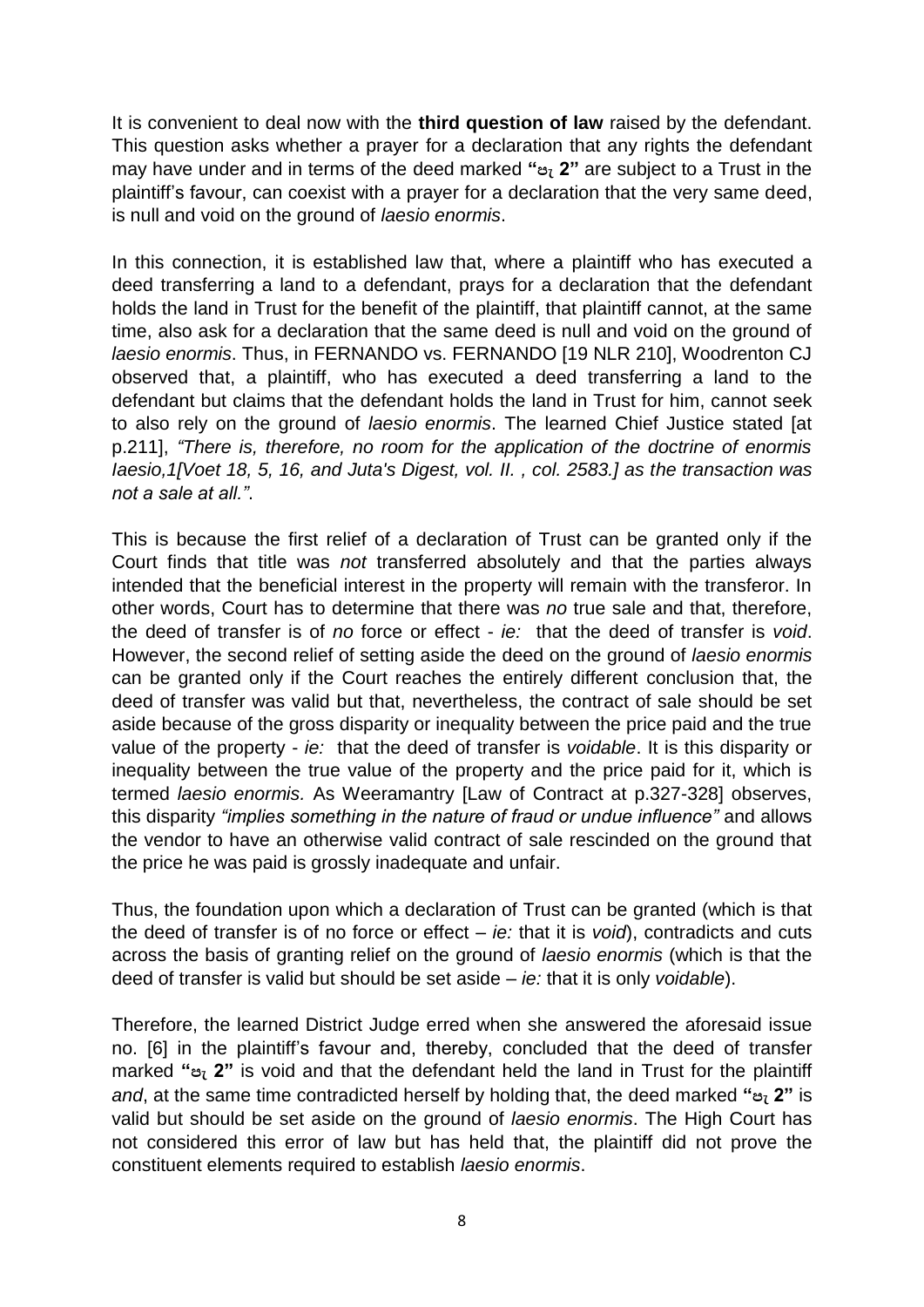In this appeal, learned Counsel for the plaintiff concedes the aforesaid error of law on the part of the District Court but draws attention to the fact that, the plaintiff has first pleaded the Cause of Action based on Trust and, thereafter, pleaded the Cause of Action based on *laesio enormis*, *in the alternative*. Learned Counsel for the plaintiff submits that, the Cause of Action based on Trust can be decided and the Cause of Action based on *laesio enormis* can be ignored. On the other hand, it has been submitted on behalf of the defendant that, the District Judge's error of law in granting both reliefs renders the entire judgment of the District Court *"per se void*" and *"illegal"*.

In this regard, I am of the view that, the determination by the District Court that the plaintiff had established a Trust can stand independent of the `contradictory' determination that the deed marked **"පැ 2"** should *also* be set aside on the ground of *laesio enormis*. The fact that, the plaintiff has pleaded the two Causes of Action *in the alternative* supports this conclusion. I do not think that, the error of law committed by the learned District Judge when she granted *both* reliefs, vitiates the judgment of the District Court *in toto*. Therefore, I cannot accept the defendant's submission that the District Judge's error of law in granting both reliefs renders the *entire* judgment of the District Court void. It would appear that, in this instance, the proverbial caution that 'one should not throw out the baby with the bath water', is apt.

Accordingly, I answer the third question of law as follows: The District Court erred when, after answering issue No. [6] in the affirmative and, thereby, concluding that, the land was subject to a Trust in the plaintiff's favour and the deed marked **"පැ 2"**  was void, *also* proceeded to *set aside* the same deed on the ground of *laesio enormis*. However, this mistake on the part of the learned District Judge does not render the judgment of the District Court with regard to the issue of whether the plaintiff had established a Trust, *"per se void" or "illegal"* as contended on behalf of the defendant.

The **first two questions of law** remain to be now considered. They both ask the same question. That is, whether the learned High Court judges erred when they held that, the evidence placed before the Court did not establish the existence of a Trust in favour of the plaintiff.

As observed earlier, the plaintiff's First Cause of Action averred in the plaint refers to *both* a claim that, a claim that the defendant holds the land in **Trust** for the plaintiff and a claim that there was an **Agreement to Reconvey**. Thereafter, when the plaintiff gave evidence, she suggested that, the deed marked **"පැ 2"** is a "Mortgage" ["උකසේ ඔප්පුවක් "]. Learned President's Counsel for the defendant has submitted that, the plaintiff's position is that there was a Mortgage and that parol evidence cannot be led to prove that the deed marked **"පැ 2"** is a Mortgage. Thus, the pleadings and the issues and evidence require examination, to ascertain what exactly the plaintiff's First Cause of Action is.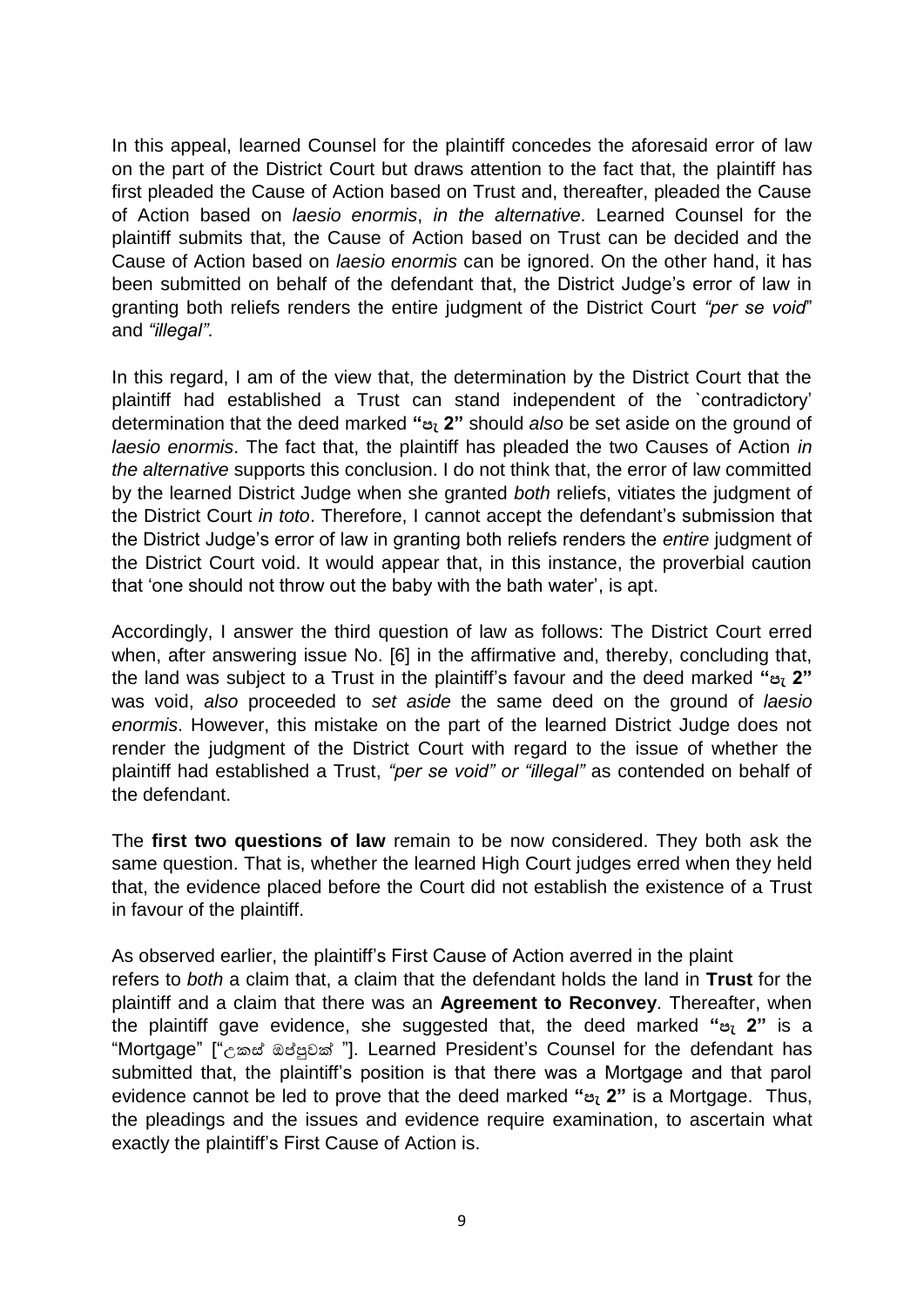Although, at first glance, there are the aforesaid contradictions and some confusion in the pleadings, issues and evidence, a closer look makes it clear that, the plaintiff's First Cause of Action is that a Constructive Trust exists in her favour. That is because, as set out above, paragraph [11] of the plaint, prayer ("a") of the plaint and issue no. [6] make it evident that, the plaintiff has claimed the existence of a Constructive Trust arising from the type of circumstances contemplated in Section 83 of the Trust Ordinance and has prayed for an Order declaring that, any right, title or interest that the defendant may have in the land is subject to a Trust in favour of the plaintiff, with the plaintiff having the beneficial interest in the land. Further, I am not inclined to place too much weight on the fact that, in the course of her evidence, the plaintiff referred to a "Mortgage". The plaintiff cannot be expected to have knowledge of legal terminology. This Court must place more reliance on the pleadings and issues and also the effect of the entirety of evidence led by the plaintiff.

When that is done, it is evident that, the plaintiff's substantive claim is that a Trust exists in her favour and that, the subsequent claim to have the property transferred back to her, is consequential to the substantative claim that a Trust exists. In the same way, prayer  $(e)$  for a declaration of Trust is the `main relief ' which has been prayed for upon the First Cause of Action and prayer  $\left(\alpha_2\right)$  for an Order to Retransfer, is a `consequential relief'.

The plaintiff would have been better served if the plaint had been drafted and the issues had been framed more precisely and with a better understanding of the applicable law. However, these defects should not prevent the plaintiff from having her true Cause of Action adjudicated, since the Court can see that a Cause of Action based on Trust has been made out in the plaint and placed in issue and the appropriate relief has been prayed for.

Next, in view of the submission made by learned President's Counsel for the defendant that, parol evidence cannot be led by the plaintiff, it is necessary to consider whether the plaintiff was entitled to lead parol evidence which seeks to vary the terms of the notarially attested deed marked **"පැ 2".**

It may be mentioned here that, if the plaintiff's Cause of Action had been that, there was an **Agreement to Reconvey** [or a Mortgage, as submitted by learned President's Counsel], the plaintiff would not have been entitled to lead parol evidence. That is because, it is established law that, the plaintiff cannot lead parol evidence in an attempt to satisfy the Court that the outright transfer set out in the notarially attested deed marked **"පැ 2"** should be treated as an Agreement to Reconvey or a Mortgage. This prohibition arises since Sections 91 and 92 of the Evidence Ordinance bar the reception of parol evidence which seeks to prove that a notarially attested deed of transfer should be treated as an Agreement to Reconvey [or as a Mortgage] unless the circumstances fall within one of the provisos to Section 92. In this connection, it is to be noted that, the plaintiff does not claim the existence of fraud, intimidation, illegality, want of capacity, want of due execution or any other grounds which would bring this case within one of the provisos to Section 92. Thus,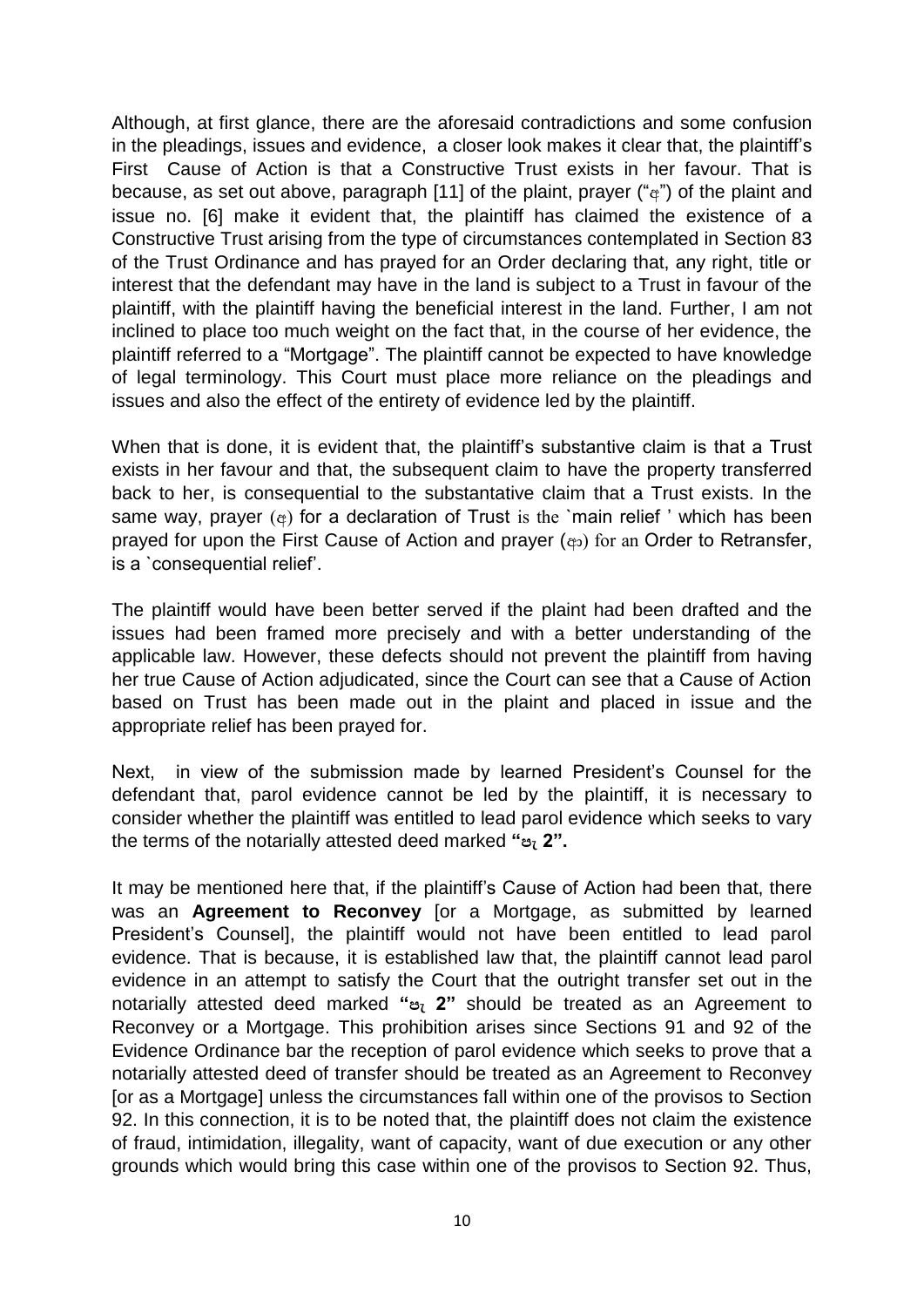as Jameel J stated in GUNASEKERA vs. UYANGODAGE [1987 1 SLR 242 at p.245], *"…..sections 91 and 92 of the Evidence will not permit the receipt of evidence to vary the terms of a notarially executed deed which on the face of it (as in P1) is a simple straightforward transfer and more particularly will prevent parole evidence being led to superimpose on a simple transfer deed characteristics such as mortgages or agreements to retransfer - even when those agreements between those parties are contained in contemporaneous non-notarially executed documents.".* This same rule has been enunciated in several other decisions such as MOHAMADU vs. PATHUMAH [11 C.L.R. 48], SOMASUNDERAM CHETTY vs. TODD [13 NLR 361], PERERA vs. FERNANDO [17 NLR 486], ADAICAPPA CHETTY vs. CARUPPEN CHETTY [22 NLR 417], DON vs. DON [31 NLR 73], SOMASUNDERAM CHETTY vs. VANDER POOTEN [31 NLR 270], APPUHAMY vs. UKKU BANDA [41 CLW 43], SAVERIMUTTU vs. THANGAVELAUTHAM [55 NLR 529], SETUWA vs. UKKU [56 NLR 337] and FERNANDO vs. COORAY [59 NLR 169].

But, the position is *different* with regard to the plaintiff's First Cause of Action which is that, the defendant holds the land **in Trust** for the plaintiff. That is because, it is also a well-established rule that, parol evidence can be led to prove the existence of a **Trust** over a land which is the subject matter of what appears, on the face of it, to be a deed of transfer by which the land has been transferred. As Jameel J stated in the aforesaid case of GUNASEKERA vs. UYANGODAGE [at p.245], *"….. parole evidence is always available to prove a trust (vide the Privy Council decisions in Saminathan Chetty v. Vendor Poorten , Vallyammai Atchi v. Majeed and Saverimuttu v. Thangavelautham."*. [emphasis added].

His Lordship, Justice Jameel, was referring to the well known principle that, although Sections 91 and 92 of the Evidence Ordinance enact the general prohibition placed by English Common Law on the admission of parol evidence aimed at contradicting or varying the terms of a written agreement, an exception is made to the reception of parol evidence required to prove the existence of a Constructive Trust over property which, on the face of it, has been unconditionally transferred by a deed of transfer or other written instrument. In such a situation, the prohibition on parol evidence stipulated by Sections 91 and 92 of the Evidence Ordinance, does not apply.

This exception is made on the following twofold basis: Firstly, the Courts recognize that, the provisions of Chapter IX of the Trusts Ordinance which, *inter alia*, set out the circumstances in which a Constructive Trust arises, require that parol evidence be admitted to prove a Constructive Trust. A moment's thought will show that, if parol evidence which seeks to prove a Constructive Trust is barred, it will be impossible to prove that a Constructive Trust had arisen. Thus, unless a person who wishes to prove a Constructive Trust is permitted to lead parol evidence, the provisions of Chapter IX of the Trusts Ordinance will be rendered nugatory. Secondly, the Courts have been disposed towards treating the circumstances which give rise to a claim that a Constructive Trust has arisen, as falling within the ambit of one of the Provisos to Section 92 of the Evidence Ordinance.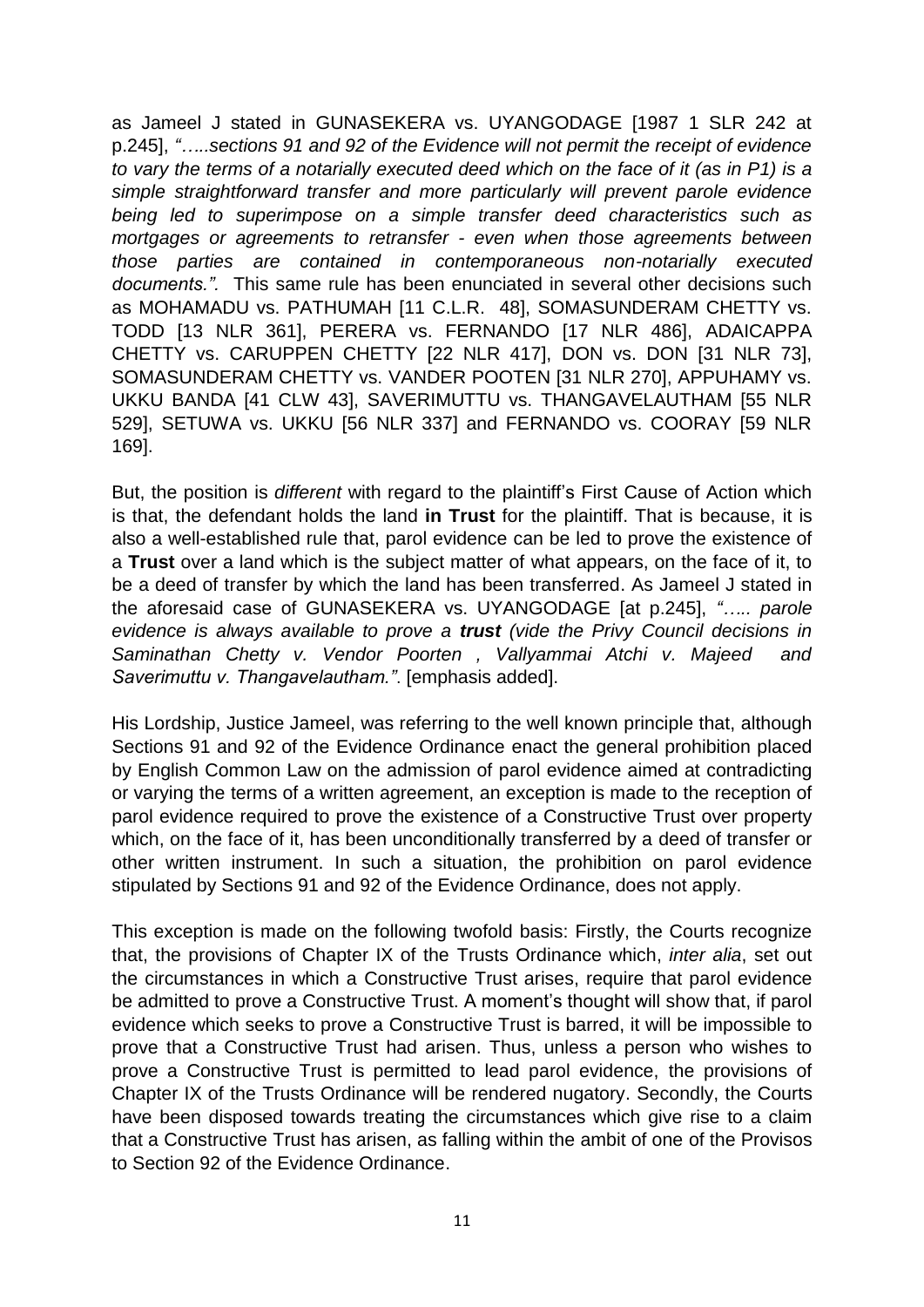Thus, in several decisions, it has been held that, parol evidence may be admitted to prove a **Constructive Trust**. In VALLIYAMMAI ATCHI vs. ABDUL MAJEED [48 NLR 289], the Privy Council held that, oral evidence may be admitted to prove the existence of a Constructive Trust. In MUTTAMMAHH vs. THIYAGARAJAH [62 NLR 559 at p.571], H.N.G.Fernando J, as he then was, stated, *"The plaintiff sought to prove the oral promise to reconvey not in order to enforce that promise but only to establish an 'attendant circumstances' from which it could be inferred that the beneficial interest did not pass. Although that promise was of no force or avail in law by reason of Section 2 of the Prevention of Frauds Ordinance, it is nevertheless a fact from which an inference of the nature contemplated in Section 83 of the Trusts Ordinance properly arises. The Prevention of Frauds Ordinance does not prohibit the proof of such an act. If the arguments of counsel for the appellant based on the Prevention of Frauds Ordinance and on Section 92 of the Evidence Ordinance are to be accepted, then it will be found that not only Section 83, but also many of the other provisions in chapter IX of the Trusts Ordinance will be nugatory. If for example 'attendant circumstances' in Section 83 means only matters contained in an instrument of transfer of property, it is difficult to see how a conveyance of property can be held in Trust unless indeed its terms are such as to create an express Trust".* In DAYAWATHIE vs. GUNASEKERA [1991 1 SLR 115 p.118], it was held that, *"….. one has to bear in mind that the Trusts Ordinance is a later enactment, and it deals expressly with trusts. Naturally in any conflict of the provisions of the Evidence Ordinance with the provisions of the Trusts Ordinance the later must undoubtedly prevail."* Recently, in FERNANDO vs. FERNANDO [SC Appeal 175/2010 decided on 17.01.2017], Sisira De Abrew J explained [at p. 7] *"In order to prove the legal principle discussed in Section 83 of the Trust Ordinance, it is necessary to lead oral evidence between the vendor and the vendee at the time of the Deed of Transfer was executed. If evidence relating to attendant circumstances that the vendor did not intend to transfer the beneficial interest is shut out, then the purpose of Section 83 of the Trust 8 Ordinance will be rendered nugatory."* His Lordship went on to hold [at p.10] *"Section 2 of the Prevention of Frauds Ordinance and Section 92 of the Evidence Ordinance do not operate as a bar to lead parol evidence to prove a constructive trust and to prove that the transferor did not intend to dispose of beneficial interest in the property."* Other cases where parol evidence has been admitted to prove a Constructive Trust, include CARTHELIS vs. PERERA [32 NLR 19], FERNANDO vs. THAMEL [47 NLR 297], PREMAWATHI vs. GNANAWATHI [1994 2 SLR 171], VAN LANGENBERG vs. ANTHONY [1990 1 SLR 190], THISA NONA vs. PREMADASA [1997 1 SLR 169], PIYASENA vs. DON VANSUE [1997 2 SLR 311], FERNANDO vs. FERNANDO [CA Appeal 373/2000F decided on 08<sup>th</sup> October 2008] and PERERA vs. FERNANDO [2011 BLR 263].

It may be mentioned here that, a third reason has been adduced in cases such as VALLIYAMMAI ATCHI vs. ABDUL MAJEED and MARIKAR vs. LEBBE [52 NLR 193], as being a ground to admit parol evidence to prove a Constructive Trust. That is, the effect of Section 5 (3) of the Trusts Ordinance which states that, the usual requirement of a notarially attested written instrument in order to create a valid *inter*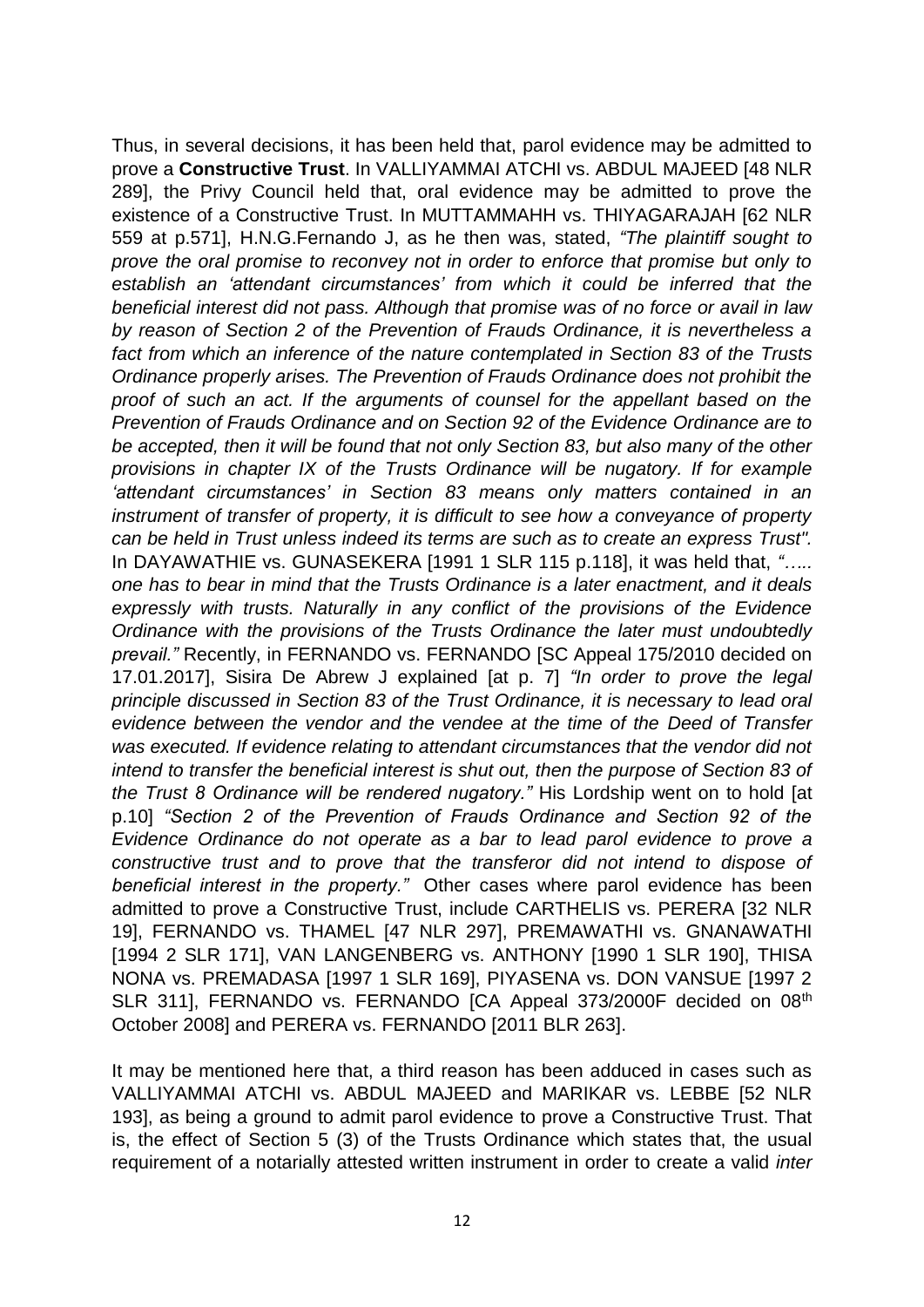*vivos* express Trust over immovable property, does not apply in circumstances where insisting on that requirement, will result in effectuating a fraud. However, it seems to me that, Section 5 (3) applies to Express Trusts created under Chapter II of the Trusts Ordinance while, in contrast, there is no requirement of notarial attestation in the case of Constructive Trusts arising under Chapter IX of the Trusts Ordinance. That is because the requirements of Section 2 of the Prevention of Frauds Ordinance No. 7 of 1840 apply only to the creation of legal interests over immovable property and, therefore, do not apply to the equitable interests created by a Constructive Trust arising in terms of Chapter IX of the Trusts Ordinance. Thus, in JONGA vs. NANDUWA [45 NLR 128 at p.132], Keuneman J stated *"I am of opinion that where a constructive trust can be held to exist under our law, then the operation of section 2 of the Ordinance of Frauds has no application"*. Similarly, in NARAYANAN CHETTY vs. JAMES FINLAY & CO [29 NLR 65 at p.69], Garvin J observed, *"….. the local Statute of Frauds - section 2 of Ordinance 7 of 1840 - is concerned with interests in land created by the acts of parties, and not with obligations in the nature of trusts raised by operation of law.'*. As Weeramantry explains [Law of Contracts at p.635-636], the Prevention of Frauds Ordinance *"…. deals only with legal and not with equitable interests. Consequently there is nothing in section 2 repugnant to the proof by parol evidence of the transfer of equitable interests in land arising out of a Trust created by operation of law."* 

Next, it also should be considered whether the fact that the plaintiff had also claimed that there was an Agreement to Reconvey, cuts across or excludes her claim that there was a Trust. It has to be kept in mind that, the facts and circumstances which give rise to a claim that there was an Agreement to Reconvey and the facts and circumstances which give rise to a claim that there is a Constructive Trust, can often be similar. This could cause some difficulty in distinguishing which is which. As Keuneman J has observed [Notes on the Law of Trust at p.17], *"It is a fine but sharp line that divides cases where there is a mere Agreement to Reconvey and those where there is a Trust."* However, drawing the distinction is important since, as set out above, the success of a case may depend on which side of the line the facts fall. Thus, as set out above: if the facts point to an Agreement to Reconvey *per se* (or a Mortgage *per se*), the case will fail by operation of Section 2 of the Prevention of Frauds Ordinance and Sections 91 and 92 of the Evidence Ordinance; On the other hand, if the facts establish that there was a Constructive Trust under Chapter IX of the Trust Ordinance, neither Section 2 of the Prevention of Frauds Ordinance nor Sections 91 and 92 of the Evidence Ordinance will apply and the claim of a Constructive Trust will succeed provided it has been proved. Each case will have to be decided upon its own facts.

However, the requirement to make the aforesaid decision does not arise here since, in the present case, as stated earlier, the Plaintiff's substantive Cause of Action is that a **Trust** exists for the benefit of the plaintiff and the claim that there was an Agreement to Reconvey has been made only as a fact in support of or as an `attendant circumstance' which helps to prove the Cause of Action based on Trust. This is a situation similar to the one which arose in MUTTAMMAH vs.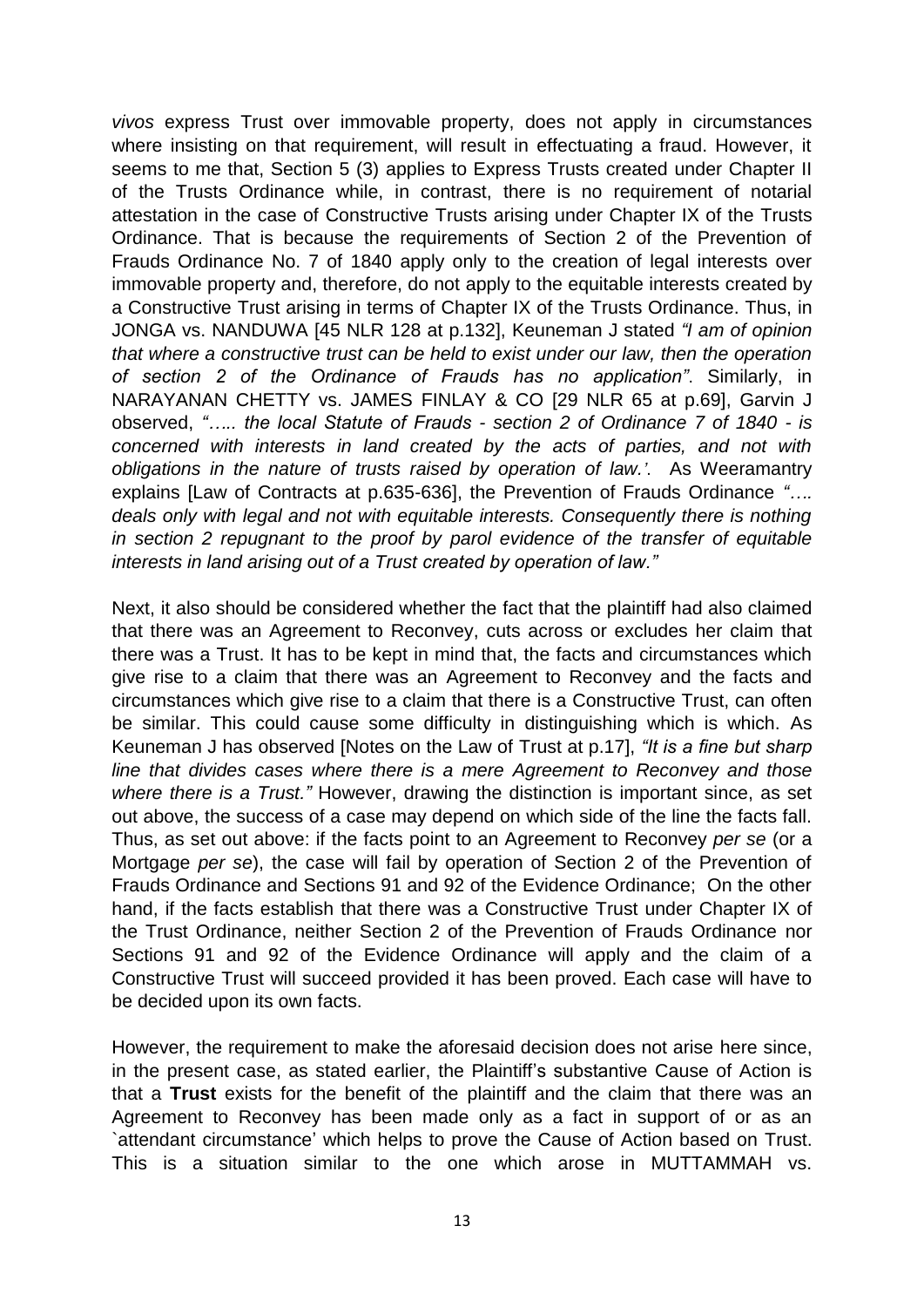THIYAGARAJAH where H.N.G.Fernando J, as he then was, observed [at p. 571], *"The plaintiffs ought to prove the oral promise to reconvey not in order to enforce that promise but only to establish an 'attendant circumstance' from which it could be inferred that the beneficial interest did not pass."*

Thus, the aforesaid examination establishes that, the Plaintiff's First Cause of Action is nothing other than a claim that, any rights which the defendant has over the land are subject to a Constructive Trust in favour of the plaintiff. Further, it is clear that the plaintiff was entitled to lead parol evidence in her efforts to establish the existence of a Constructive Trust.

To get back to the first two questions of law to be determined in this Appeal: when considering whether the plaintiff has led the required evidence to establish that, there was a Constructive Trust in her favour, one has to look to Chapter IX of the Trusts Ordinance which sets out the circumstances in which a Constructive Trust would arise. The statutory provision in that Chapter which is relevant to the circumstances of this case is, as mentioned earlier, Section 83.

# Section 83 states:

*"Where the owner of property transfers or bequeaths it, and it cannot reasonably be inferred consistently with the attendant circumstances that he intended to dispose of the beneficial interest therein, the transferee or legatee, must hold such property for the benefit of the owner or his legal representative."*

In THISA NONA vs. PREMADASA, Wigneswaran J observed [at p.172], *"What this Court has to decide is whether the 1st defendant appellant `intended to dispose of the beneficial interests in the property' or not."*. It has to be added that, in terms of the words used in Section 83, this decision must be based on the only inference which can be reasonably drawn from the attendant circumstances. Therefore, the more complete question to be asked when determining whether a Constructive Trust exists under Section 83 would be: whether the only inference that can be reasonably drawn from the attendant circumstances is that, the owner of the property did not intend to part with his beneficial interest in the property.

The words `attendant circumstances' can be broadly described as meaning the facts surrounding the transaction. In Black's Law Dictionary  $(9<sup>th</sup> Edition)$  the words `attendant circumstance', as used in the American Law, have been defined as *"A fact that is situationally relevant to a particular event or occurrence."* In MUTTAMMAH vs. THIYAGARAJAH [at p.564], Basnayake CJ, describing the words `attendant circumstances', stated, "*Attendant Circumstances are to my mind circumstances which precede or follow the transfer but are not too far removed in point of time to be regarded as attendant which expression in this context may be understood as "accompanying" or "connected with". Whether a circumstance is attendant or not would depend on the facts of each case."*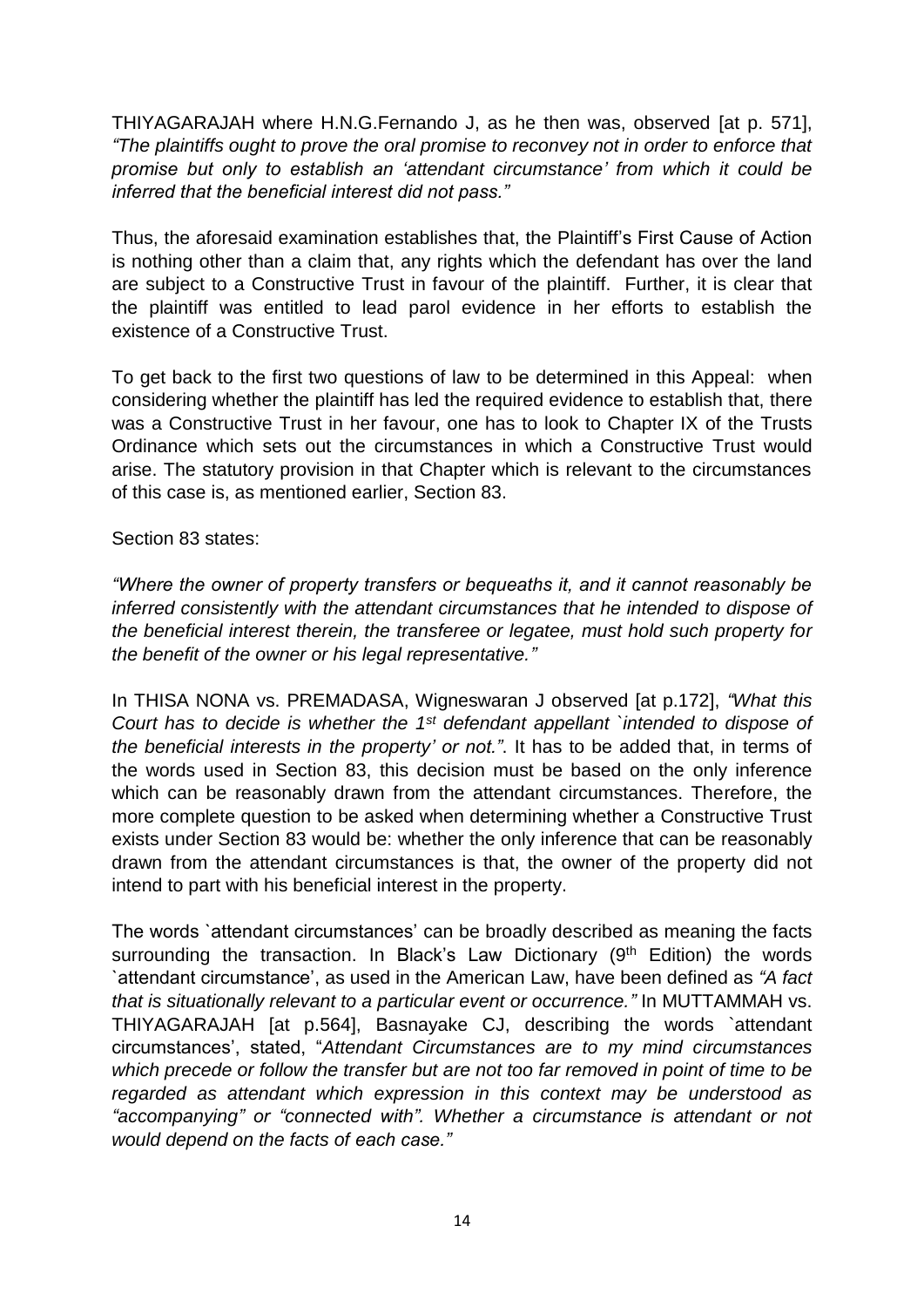It is clear that, the use of the words *"it cannot reasonably be inferred consistently with the attendant circumstances"* in Section 83, impose a requirement on the Court to satisfy itself that, the attendant circumstances clearly point to the conclusion that the owner did not intend to dispose of his beneficial interest. If the attendant circumstances unequivocally point to that conclusion, a Constructive Trust would have arisen. However, if the attendant circumstances fail to unequivocally establish that the owner did not intend to dispose of his beneficial interest or, in other words, there is a doubt as to the conclusion which can be drawn from the attendant circumstances, a Court should, usually, reject the claim that, a Constructive Trust exists.

Further, the use of the aforesaid words in Section 83 require that, the Court applies an *objective test* when determining the intention of the owner from the attendant circumstances. Therefore, if the claim of a Constructive Trust is to succeed, the attendant circumstances must make it plainly clear to the `reasonable man' that, the owner did not intend to part with his beneficial interest in the property. A secret or hidden intention to retain the beneficial interest will not do. The attendant circumstances must be such that they would have demonstrated to the transferee that the owner intended to retain the beneficial interest in the property. The transferee is judged here as standing in the shoes of the `reasonable man'. If a `reasonable man' must have known from the `attendant circumstances' that the owner intended to retain his beneficial interest in the property, the transferee is deemed to hold the property upon a Constructive Trust in favour of the owner. However, if a 'reasonable man' may not have drawn such an inference from the attendant circumstances, the transferee holds the property absolutely, since no Constructive Trust can be deemed to have arisen.

Further, the burden of proof lies firmly on the person who claims a Constructive Trust to prove it. In this case, that is the plaintiff.

Thus, if the plaintiff is to succeed in this appeal, she should have furnished evidence which satisfies the Court that, it cannot be reasonably inferred from the attendant circumstances that she intended to part with her beneficial interest in the land.

As stated earlier, the Court has to apply an objective test when determining this question. Accordingly, the Court has to place more reliance on facts that can be ascertained from the evidence rather than unsubstantiated claims made from the witness box. The Court has to keep in mind that, a notarially attested deed of transfer should not be lightly declared to be a nullity. The Court must also guard against allowing a false or belated claim of `Trust' made by a transferor who has transferred his property and then had second thoughts or seeks to profit from changed circumstances. Dalton J's observations made close to 90 years ago in MOHAMADU vs. PATHUMMAH [ at p.49] " *It is becoming not uncommon by the mere allegation of a trust to seek to evade the very salutary provisions of (Evidence) Ordinance to which I have referred.*", continues to remain a salutary caution.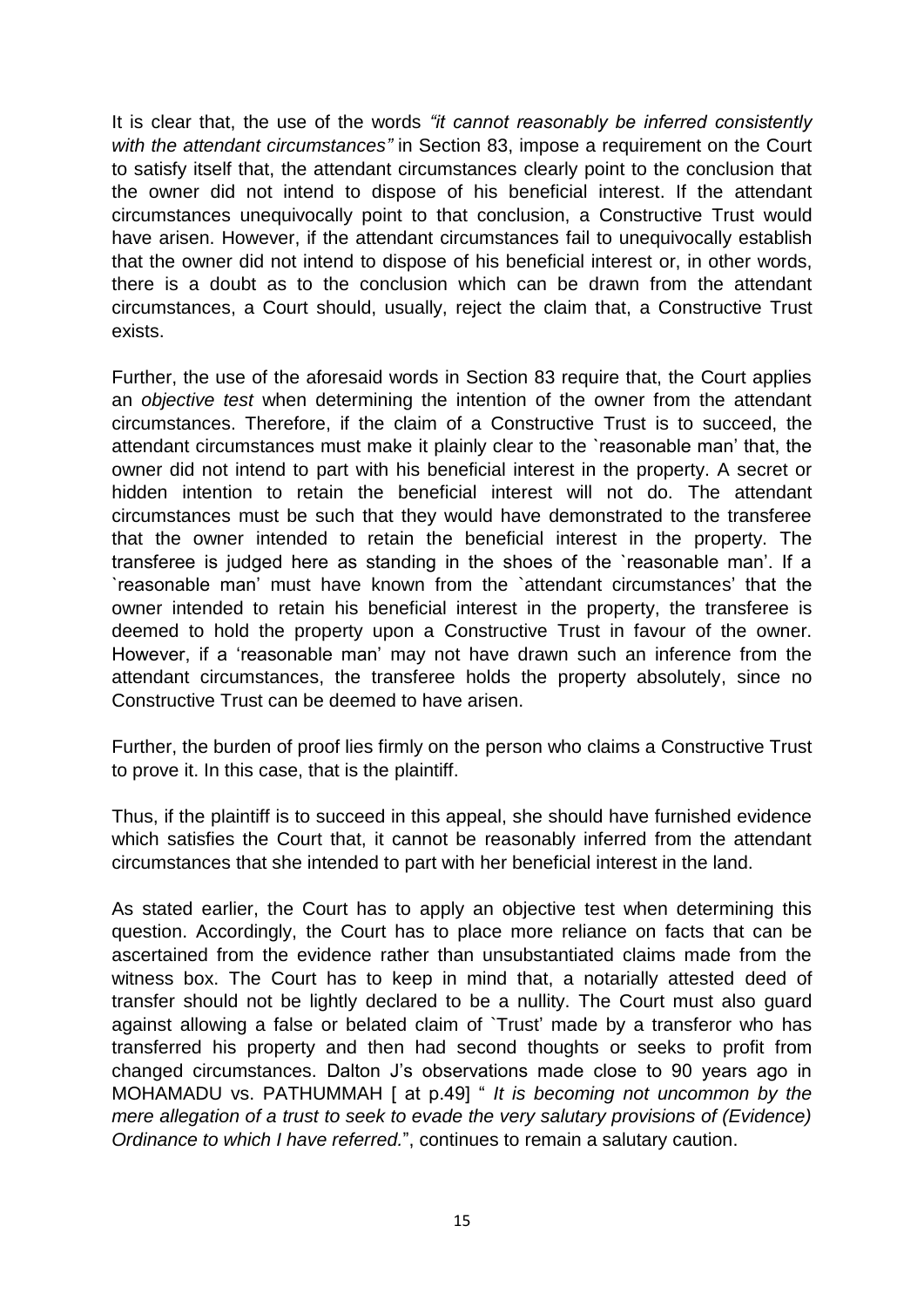The plaintiff started her case by testifying. However, when she did so, plaintiff did not claim that she had any discussions with the defendant with regard to the plaintiff retaining the beneficial interest in the land or with regard to a Trust or an Agreement to Reconvey. In fact, the plaintiff stated *"*වචනයක් හරි හුවමාරු වුලේ නැහැ*"*. The plaintiff did not stop at that, she went on to give the following evidence which appears to cut across her case:

Q: *"*වචනයක් ලහෝ කතා කරෙත්තතාද විත්තිකාරිය ආපසු ලදනවද කියලා?*",*  A: "නැහැ"

and

Q: *"*තමා සහ විත්තිකාරිය අතර විශේවාසයක් ිබ්බාද?*",*   $A$ : "එහෙම එකක් තිබුණේ නැහැ"

Further, the deed marked **"පැ 2"** is, plainly, an unconditional deed of transfer. It is in Sinhala and the plaintiff, who had studied up to Grade 11, could have easily read the deed and understood its nature. In fact, the plaintiff specifically stated that, she read the deed and that the Notary Public explained the nature of the deed to her before the plaintiff executed it. "ඔප්පුව ලිව්වාට පසුව කියවා තේරුම් කර දුන්නා ඊට පසුව අත්සන් කළා ". In these circumstances, the plaintiff cannot claim that she did not fully understand that she was unconditionally transferring the land to the defendant when she signed the deed marked **"පැ 2".**

Next, when the 'attendant circumstances' are examined, it is glaringly obvious that, the plaintiff has been unable to produce any documentary evidence such as an informal written agreement or a promissory note or an exchange of letters which substantiate her claim that, a loan was obtained from the defendant against the `Security' of the land or that there was an Agreement to Reconvey. The many decisions of the Courts which have dealt with transactions of the nature claimed by the plaintiff reveal that, when such a transaction occurs, the parties often enter into an informal written agreement which reflects the agreement of a loan granted against the security of the land or which set out a promise by the lender to convey the land back to the borrower upon payment of the loan. Often, there is a promissory note or other writing signed by the borrower promising to repay the loan. Payments of loan installments or interest are usually proved by receipts issued by the lender or are sometimes proved by cheques issued by the borrower. Letters are written by the parties referring to the loan and the lender's agreement to re-transfer the land when the loan is repaid. The plaintiff was unable to produce any such document.

Further, it has to be noted that, the witnesses who testified in support of the plaintiff's case with regard to the transaction, were the plaintiff, her father, her father-in-law and her husband. They were all persons who would have, naturally, desired the plaintiff to succeed. They cannot be regard as disinterested or independent witnesses. The plaintiff was unable to lead the evidence of any non-related witness who could support her claim that a loan had been obtained from the defendant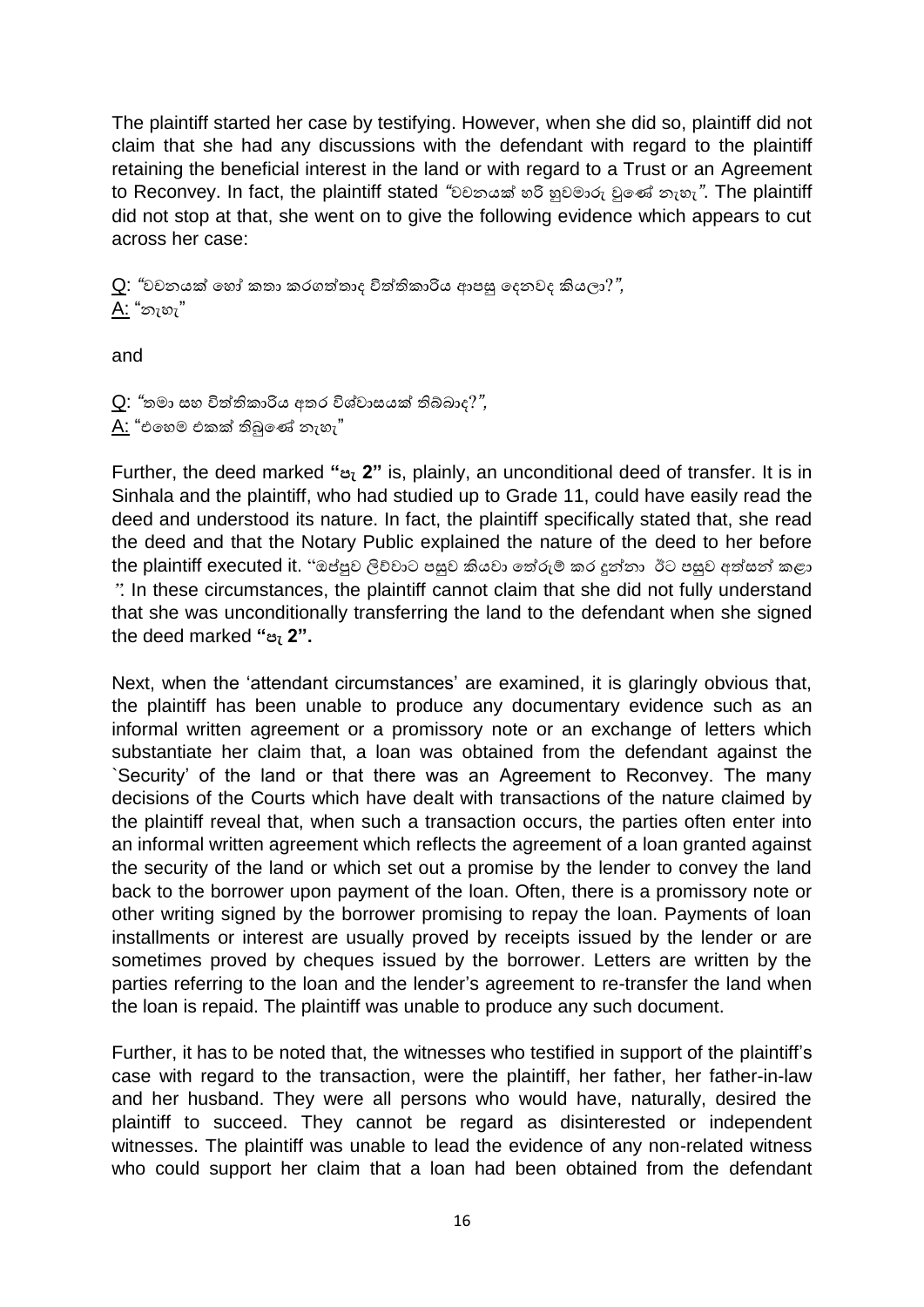against the `Security' of the deed marked **"පැ 2"** or that, the plaintiff did not intend to dispose of her beneficial interest in the land.

As the learned District Judge observed, the plaintiff also failed to lead the evidence of the person named Nagahalanda who is said to have given the earlier loan (which had to be repaid) to the plaintiff's father-in-law. Further, the plaintiff failed to lead the evidence of the Notary Public who had attested the deed marked **"පැ 2"** or the evidence of the other witness to this deed, both of whom could have given independent and disinterested testimony with regard to any discussions had at the time the deed was executed.

There were also conflicting claims with regard to the person who needed the alleged loan that had to be repaid. In the plaint, the plaintiff avers that she needed the money. When she gave evidence, the plaintiff claimed that her father-in-law needed the money. When the father-in-law gave evidence, he claimed that the plaintiff and her husband took the alleged loan. Next, in the plaint, the plaintiff stated that she paid interest to the defendant and that she tried to repay the loan but, in evidence, it was claimed that her father-in-law paid interest to the defendant and that her father tried to repay the loan.

The circumstances and the conflicting evidence I have enumerated in the preceding paragraphs, cast substantial doubt on the truth of the plaintiff's claim of a Trust.

Next, in the aforesaid case of FERNANDO vs. FERNANDO, Salam J identified some of the other factors which would, usually, be relevant when determining whether a Constructive Trust has arisen. His Lordship, Justice Salam, citing the earlier decision of EHIYA LEBBE vs. MAJEED [48 NLR 357] stated [at p.6], *"….. the continued possession of the transferor after the conveyance, or if the transferor paid the whole cost of the conveyance or if the consideration expressed on the deed is utterly inadequate to what would be the fair purchase money for the property conveyed are circumstances which would show whether the transaction was a genuine sale for valuable consideration or something else."*.

With regard to the possession of the land, the plaintiff and her father claimed that the land was unfenced and that the plaintiff's father possessed the land which had a few coconut trees and cashew nut trees. The plaintiff's father-in-law contradicted this position and stated that, he was in possession of the land and that he had planted it with manioc. On the other hand, the defendant claimed that she had been in possession of the land which was fenced but that, the plaintiff's family had damaged the fences and prevented her from entering the land and filed this action. What remains undisputed is that this is a bare land. If the plaintiff had wished to prove that her father continued to possess the land after the deed marked **"පැ 2"** was executed, she could have summoned the Grama Seva Niladhari or a neighbor who could have given independent and disinterested evidence with regard to who had possession of the land. The plaintiff could have produced documentary evidence that her father continued to pay Rates and Taxes relating to the land. However, the plaintiff has not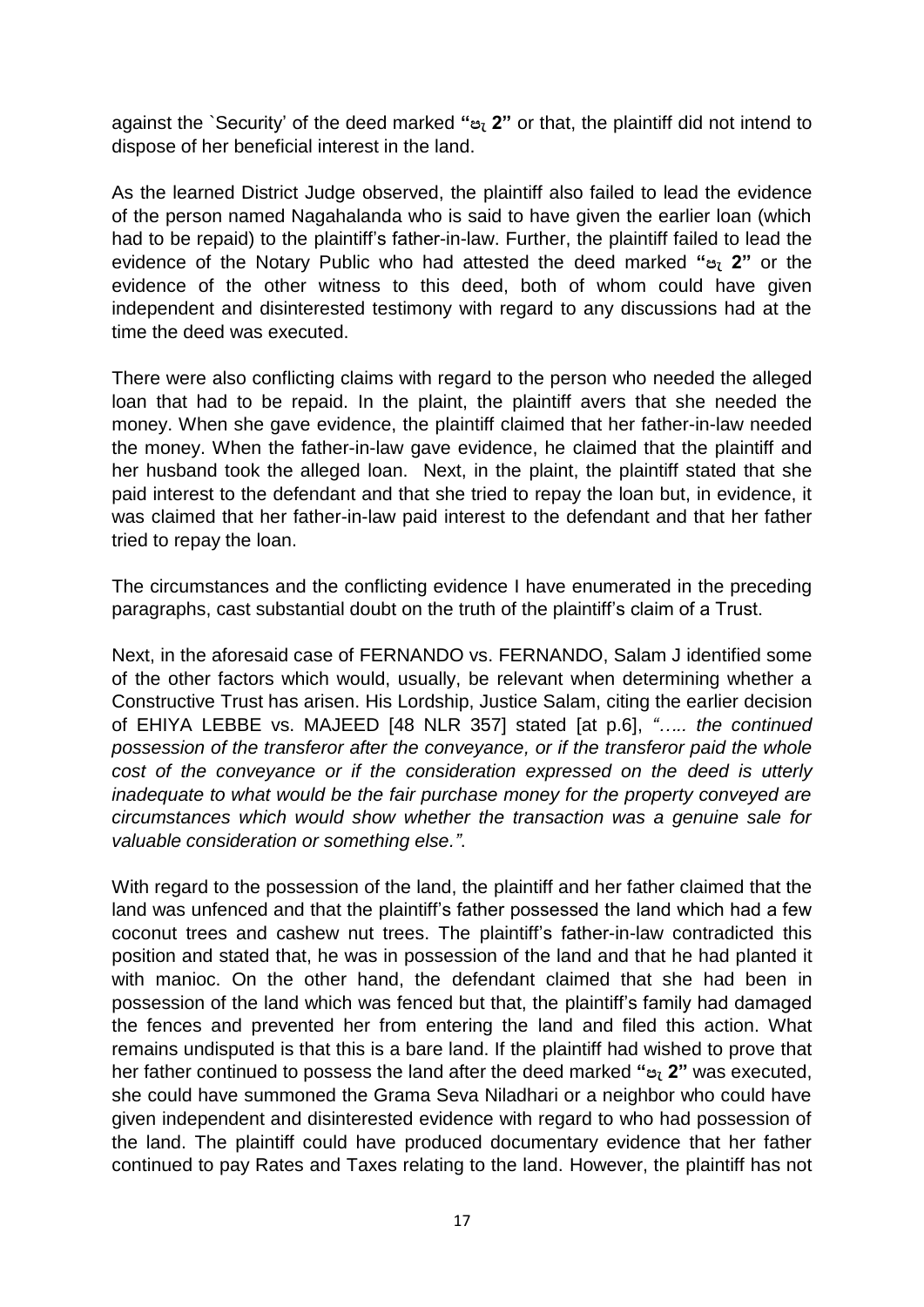done any of this, even though the burden of proof in this case rested on her. In these circumstances, it is not possible to come to any reliable conclusion that the plaintiff's father remained in possession of the land after the deed marked **"පැ 2"** was executed.

With regard to the value of the land, the deed of gift marked **"පැ 1"** by which the plaintiff's father gifted the land to the plaintiff and which was executed on 23rd October 1996, has valued the land at Rs.50,000/-. The impugned deed of transfer marked **"පැ 2"** has been executed four months later, on 20th February 1997, and the sale price stated therein is Rs.100,000/-. Thus, the sale price stated in the impugned deed of transfer marked **"පැ 2"** is not obviously disparate with the value of the land stated in the earlier deed of gift marked **"පැ 1"**. The land is a 20 perch bare land to which access is from a road that is only five feet wide. There are only a few trees on the land and the evidence establishes that no crops of any particular value were obtained from the land. In fact, the plaintiff stated *"*භුක්ති විඳින්න තරම් දේපලක් තිබුණේ නැහැ*"* . It should also be mentioned that, little weight can be placed on the valuation set out in the report marked **"පැ 3"** which was obtained by the plaintiff in 1998, over a year after the case was filed. The author of the report did not possess any professional qualification in the field of valuation. He did not produce any documentary evidence to demonstrate that he had a professional practice as a Valuer. He admitted that he had not ascertained the value of other properties which were near the land. In addition, as mentioned earlier, three *different* values were ascribed to the land - *ie:* in the plaint, when the plaintiff testified and in the valuation report. Thus, there is no reliable evidence to establish that, the sale price stated in the deed of transfer marked **"පැ 2"** was much less than the real value of the land at the time **"පැ 2"** was executed.

With regard to the payment of consideration, the attestation to the deed of transfer marked **"පැ 2"** states that, the entire consideration of Rs.100,000/- was paid in the presence of the Notary Public. When the defendant gave evidence, she did say that she had paid a further Rs.100,000/-. However, that could have been payment of a further amount in addition to the amount stated on the deed since, regrettably, the undervaluing of deeds in order to evade payment of Stamp Duties is not unknown. I do not think the above evidence helps the plaintiff in her claim that there was Trust.

In FERNANDO vs. FERNANDO, His Lordship, Justice Salam also cited the earlier decision of CARTHELIS vs. RANASINGHE [2002 2 SLR 359] and stated [at p.8], *"The failure on the part of the defendants to produce the title deeds also should have been considered as favourable circumstances to infer the existence of a constructive trust …."*. However, in the present case, the question of whether or not the defendant had the title deeds, was not raised in the course of the trial or in the High Court and, therefore, cannot be considered at this stage.

Further, the defendant's evidence indicates that she knew of the land she was to purchase by the deed of transfer marked **"පැ 2"** and that the plaintiff had title to the land. There is no reliable evidence with regard to who paid the Stamp Duty.